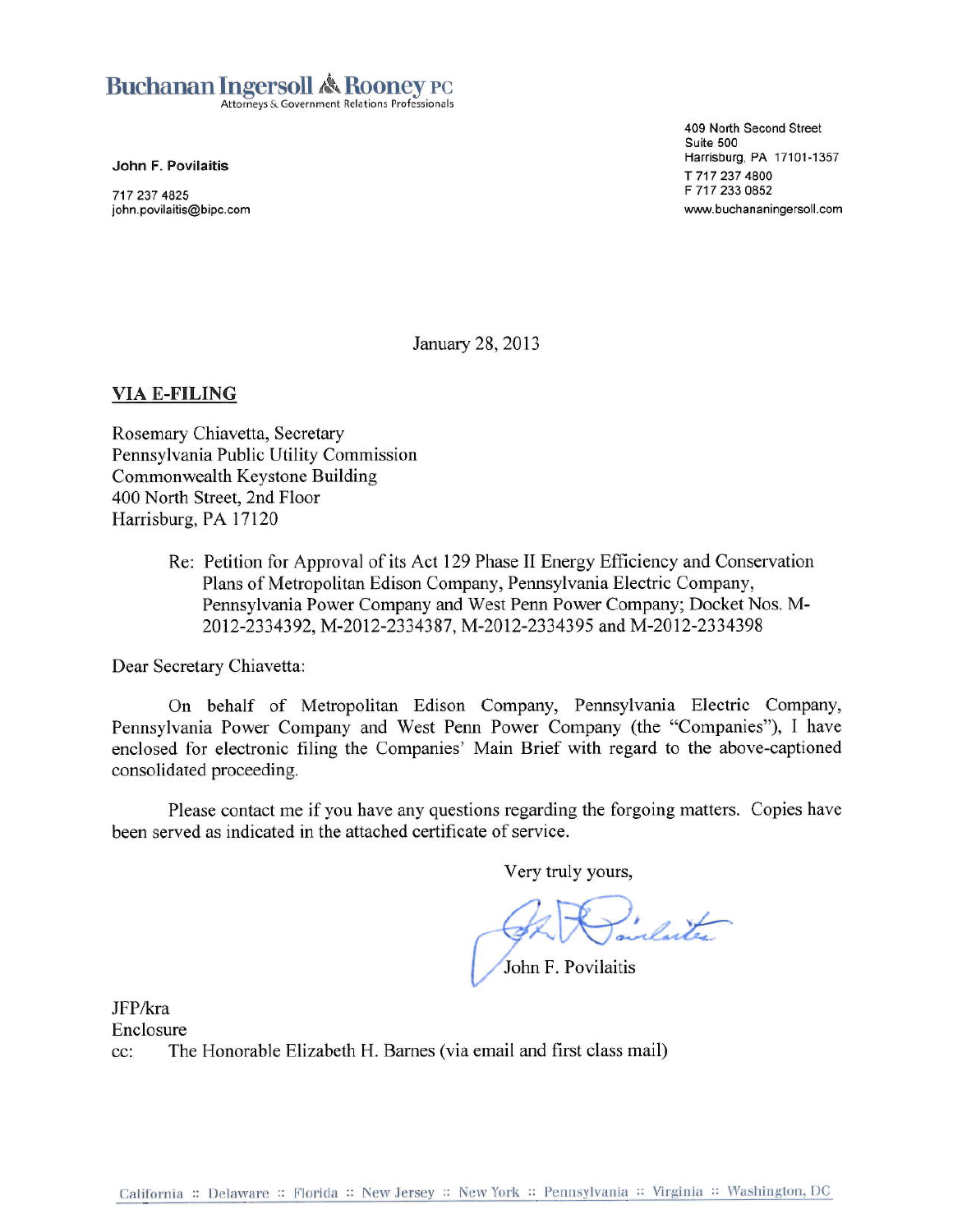#### **BEFORE THE PENNSYLVANIA PUBLIC UTILITY COMMISSION**

| <b>Petition of Metropolitan Edison Company</b>   |                |
|--------------------------------------------------|----------------|
| for Approval of its Act 129 Phase II             | M-2012-2334387 |
| <b>Energy Efficiency and Conservation Plan</b>   |                |
| <b>Petition of Pennsylvania Electric Company</b> |                |
| For Approval of its Act 129 Phase II             | M-2012-2334392 |
| <b>Energy Efficiency and Conservation Plan</b>   |                |
| <b>Petition of Pennsylvania Power Company</b>    |                |
| For Approval of its Act 129 Phase II             | M-2012-2334395 |
| <b>Energy Efficiency and Conservation Plan</b>   |                |
| <b>Petition of West Penn Power Company</b>       |                |
| For Approval of its Act 129 Phase II             | M-2012-2334398 |
| <b>Energy Efficiency and Conservation Plan</b>   |                |

## **MAIN BRIEF ON BEHALF OF METROPOLITAN EDISON COMPANY, PENNSYLVANIA ELECTRIC COMPANY, PENNSYLVANIA POWER COMPANY AND** WEST PENN POWER COMPANY

**\_\_\_\_\_\_\_\_\_\_\_\_\_\_\_\_\_\_\_\_\_\_\_\_\_\_\_\_\_\_\_\_\_\_\_\_\_\_\_\_**

**John F. Povilaitis Buchanan, Ingersoll & Rooney, P.C. 409 Second Street, Suite 500 Harrisburg, PA 17101-1357 Direct Dial: (717) 237-4825 Email: [John.Povilaitis@bipc.com](mailto:John.Povilaitis@bipc.com)**

**Kathy J. Kolich FirstEnergy Service Company 76 South Main Street Akron, OH 44309 Direct Dial: (330) 384-4580 Email: [kjkolich@firstenergycorp.com](mailto:kjkolich@firstenergycorp.com)**

**Lauren M. Lepkoski FirstEnergy Service Company 2800 Pottsville Pike P.O. Box 16001 Reading, PA 19612-6001 Direct Dial: (610) 921-6203 Email: [llepkoski@firstenergycorp.com](mailto:llepkoski@firstenergycorp.com)**

**Attorneys for Metropolitan Edison Company, Pennsylvania Electric Company, Pennsylvania Power Company and West Penn Power Company**

**Dated: January 28, 2013**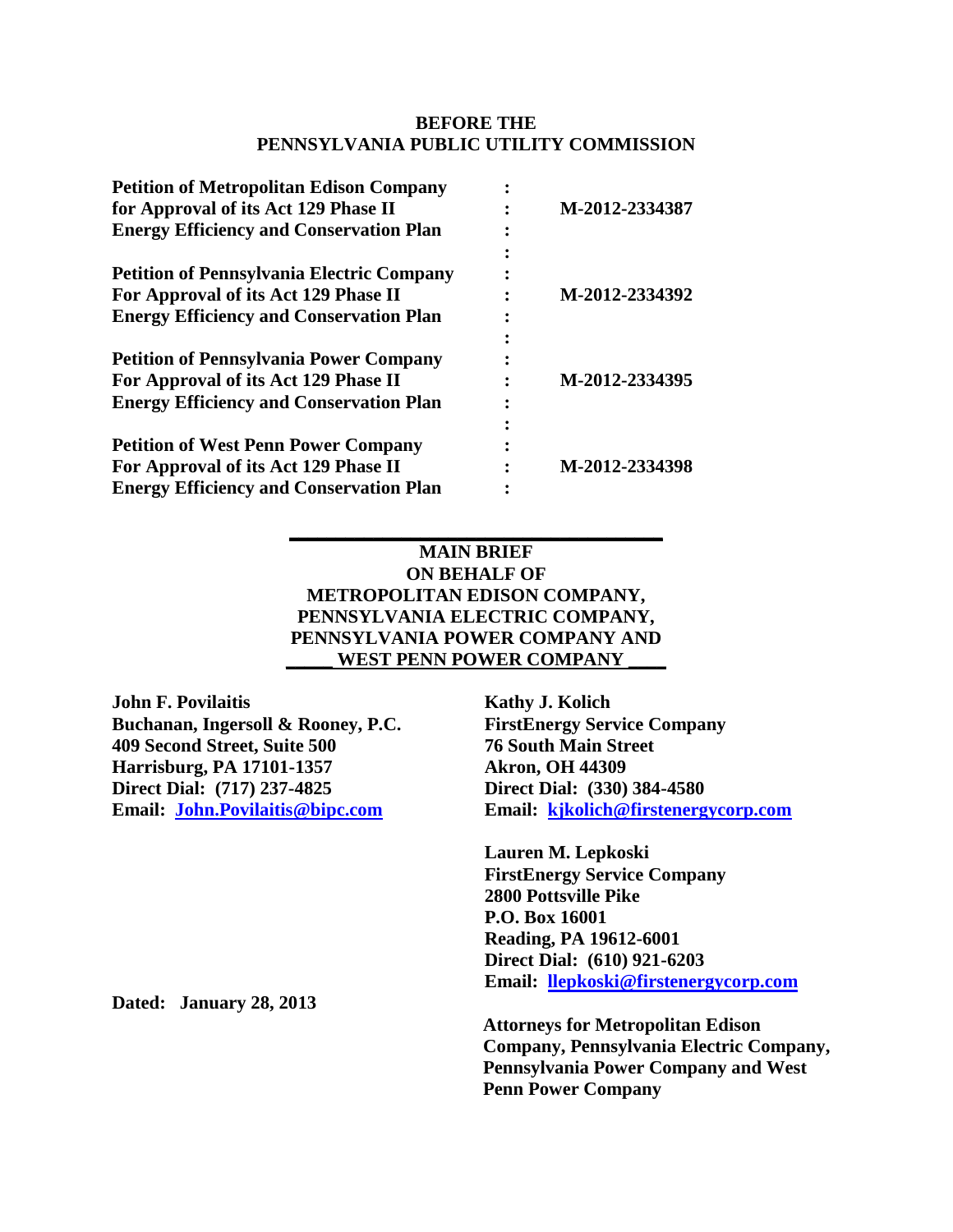# **TABLE OF CONTENTS**

| $\mathbf{I}$ . |                                                                                   |  |
|----------------|-----------------------------------------------------------------------------------|--|
| II.            |                                                                                   |  |
| III.           |                                                                                   |  |
| IV.            |                                                                                   |  |
| V.             |                                                                                   |  |
| VI.            |                                                                                   |  |
| 1.             |                                                                                   |  |
| 2.             | The Fuel Switching Recommendations are a Blatant Attempt by UGI to Increase Their |  |
|                |                                                                                   |  |
| 3.             | The Purported Benefits Underlying UGI' Recommendations are Based on Assumptions   |  |
|                |                                                                                   |  |
| 4.             |                                                                                   |  |
| VII.           |                                                                                   |  |

# **APPENDIX A - ORDERING PARAGRAPHS**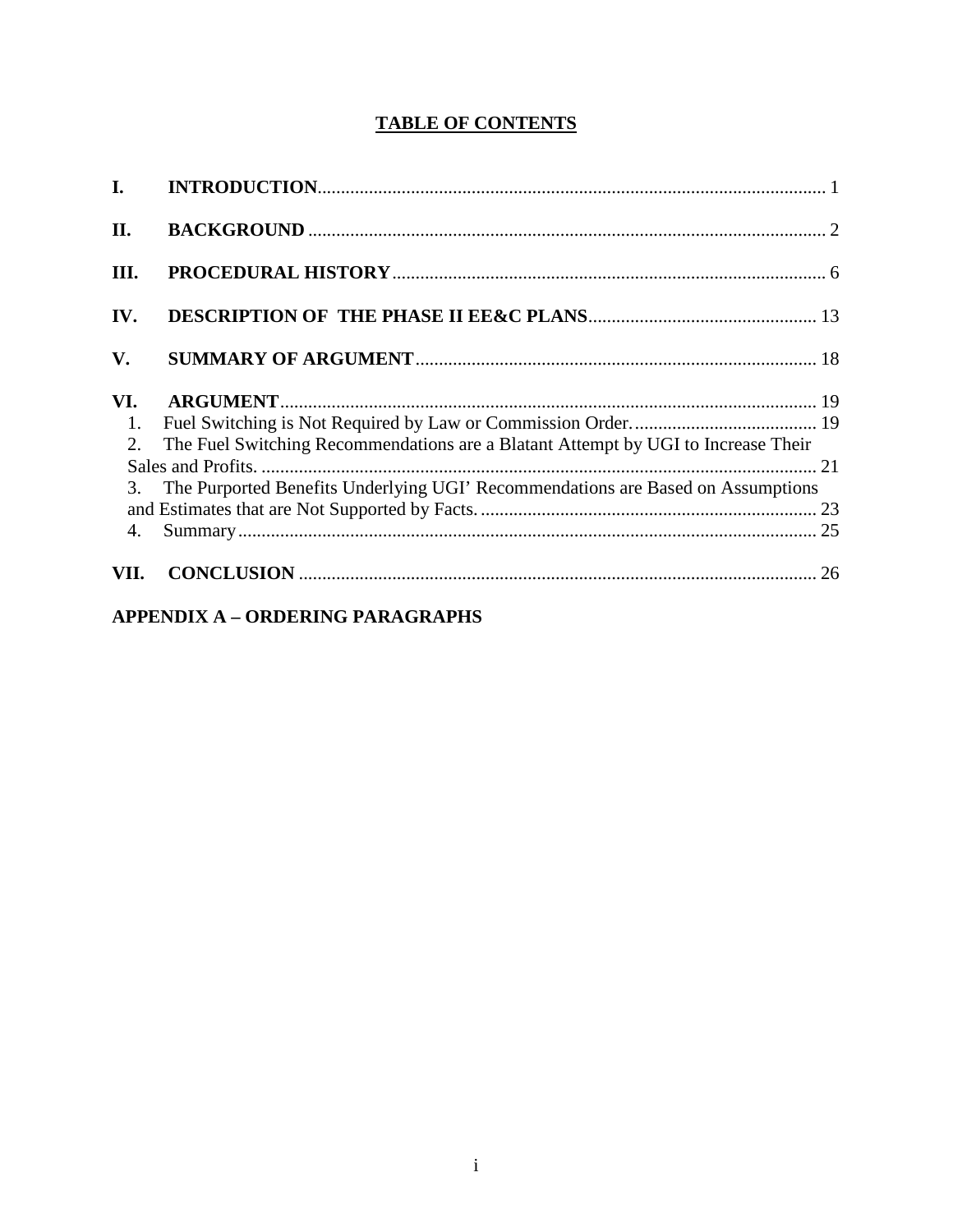# **TABLE OF AUTHORITIES**

## **Cases**

| Energy Efficiency and Conservation Programs, Docket No. M-2008-2069887 (Implementation<br>$\ldots$ 3                                                                                                                                                                                                                                                                                                                                          |
|-----------------------------------------------------------------------------------------------------------------------------------------------------------------------------------------------------------------------------------------------------------------------------------------------------------------------------------------------------------------------------------------------------------------------------------------------|
| Energy Efficiency and Conservation Programs, Docket Nos. M-2012-2289411 and M-2008-                                                                                                                                                                                                                                                                                                                                                           |
| In re Energy Efficiency and Conservation Program, Docket No. M-2008-2069887, Final Order                                                                                                                                                                                                                                                                                                                                                      |
| In re Petition of UGI Utilities, Inc. - Electric Division for Approval of its Energy Efficiency and<br>Conservation Plan, Docket No. M-2010-2210316, Pa. PUC Lexis 483 (Opinion and Order                                                                                                                                                                                                                                                     |
| Joint Petition of Metropolitan Edison Company, Pennsylvania Electric Company and<br>Pennsylvania Power Company for Consolidation of Proceedings and Approval of Energy<br>Efficiency and Conservation Plans (Joint Petition for Expedited Approval of Amendments to<br>the Residential HVAC Program and Governmental $\&$ Institutional Components of the C&I<br>Equipment Programs), Docket Nos. M-2009-2092222, M-2009-2112952, and M-2009- |
| Joint Petition of Metropolitan Edison Company, Pennsylvania Electric Company and<br>Pennsylvania Power Company for Consolidation of Proceedings and Approval of Energy<br>Efficiency and Conservation Plans, Docket Nos. M-2009-2092222, M-2009-2112952, and M-                                                                                                                                                                               |
| Joint Petition of Metropolitan Edison Company, Pennsylvania Electric Company, and<br>Pennsylvania Power Company for Consolidation of Proceedings and Approval of Energy<br>Efficiency and Conservation Plans, Docket Nos. M-2009-2092222, M-2009-2112952, and M-                                                                                                                                                                              |
| Metropolitan Edison Company, Pennsylvania Electric Company and Pennsylvania Power<br>Company Request For Proposal Process For Energy Efficiency And Demand Response<br>Consulting Services, Docket No. M-2009-2092222, M-2009-2112952, and M-2009-2112956<br>$\overline{4}$                                                                                                                                                                   |
| Petition of West Penn Power Company d/b/a Allegheny Power for Approval of its Energy<br>Efficiency and Conservation Plan, Approval of Recovery of its Costs through a Reconcilable<br>Adjustment Clause and Approval of Matters Relating to the Energy Efficiency and<br>Conservation Plan, Docket No. M-2009-2093218 (Order entered October 23, 2009) 4                                                                                      |
| Petition of West Penn Power Company for Amendment of the Orders Approving Energy<br>Efficiency and Conservation Plan and Petition for Approval of Amended Energy Efficiency<br>and Conservation Plan, Docket No. M-2009-2093218 (Order entered May 10, 2012)  4                                                                                                                                                                               |
| <b>Statutes</b><br>$66P_3$ $CS$ $8$ $28061$<br>1 <sub>2</sub>                                                                                                                                                                                                                                                                                                                                                                                 |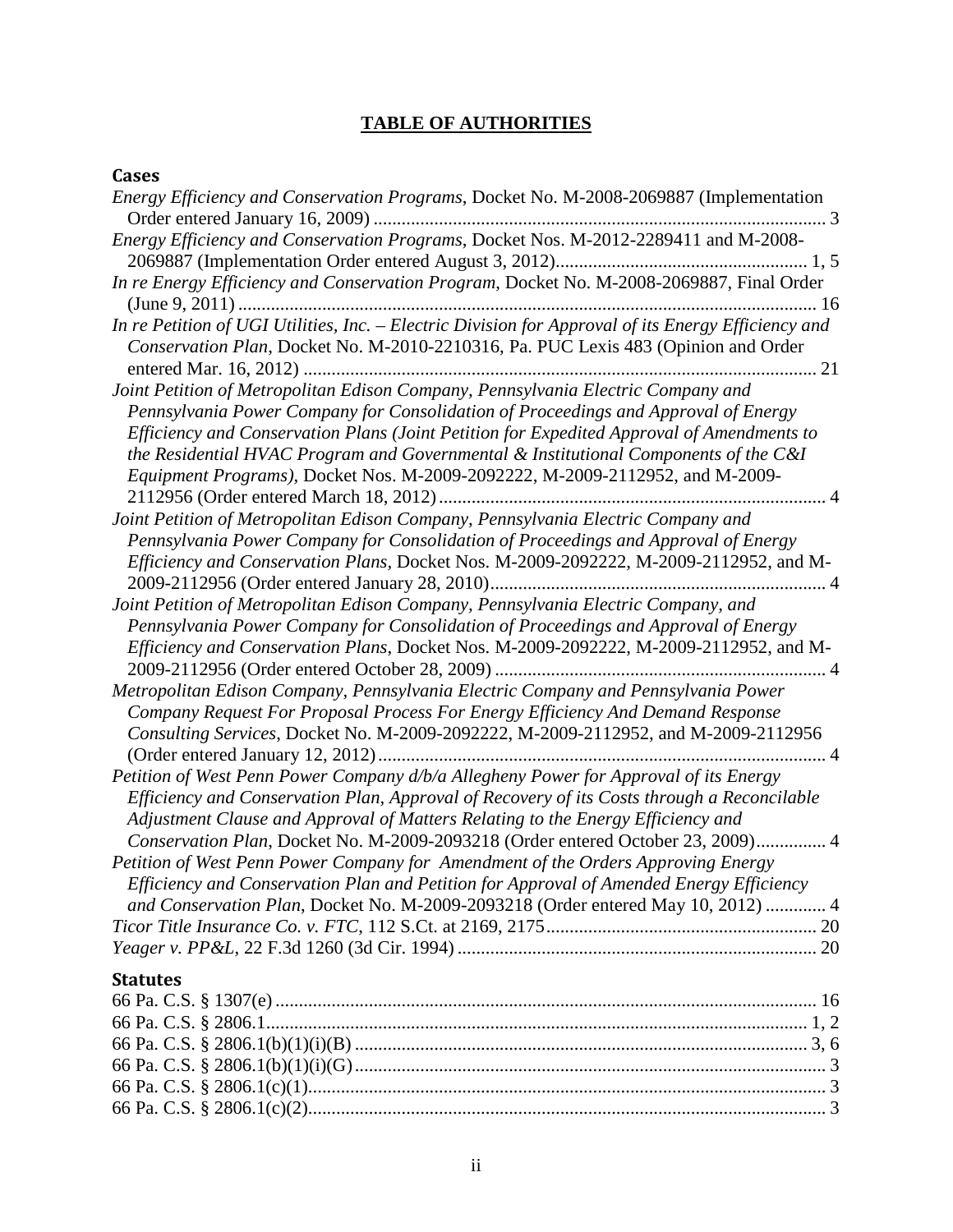| <b>Other Authorities</b> |  |
|--------------------------|--|

| $\Delta$ ? P |
|--------------|
|--------------|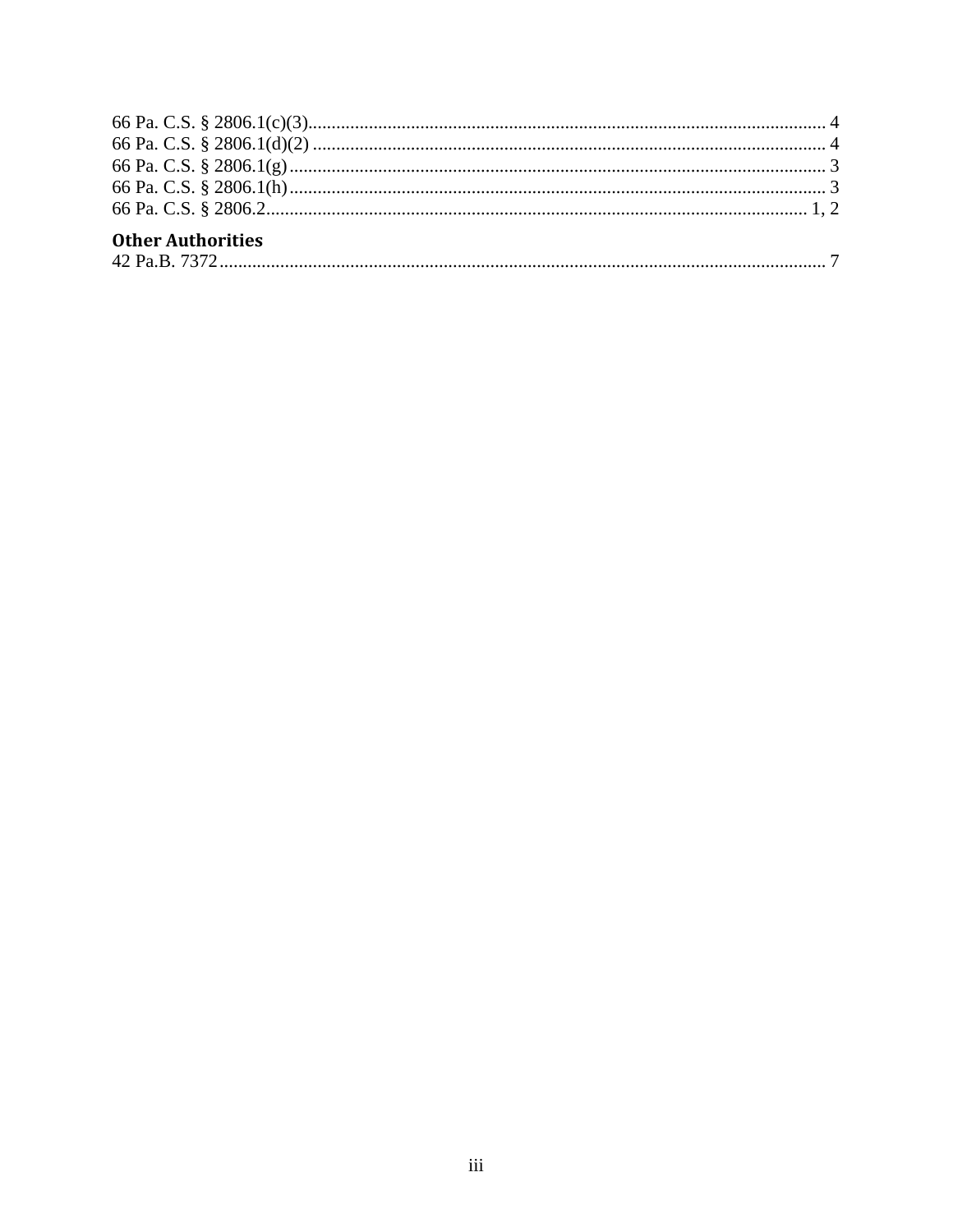#### <span id="page-5-0"></span>**I. INTRODUCTION**

Pursuant to Act 129 of 2008 ("Act 129"), P.L. 1592, 66 Pa. C.S. §§ 2806.1 and 2806.2, Metropolitan Edison Company ("Met-Ed"), Pennsylvania Electric Company ("Penelec") Pennsylvania Power Company ("Penn Power"), and West Penn Power Company ("West Penn") (collectively, the "Companies") submitted a Joint Petition with the Pennsylvania Public Utility Commission ("Commission") requesting approval of their respective Phase II Energy Efficiency and Conservation ("EE&C") Plans ("Phase II EE&C Plans" or "Plans"). The filing was made pursuant to the Commission's August 3, 2012 Implementation Order issued in Docket Nos. M-2012-2289411 and M-2008-2069887.<sup>1</sup> Each of the Companies' Phase II EE&C Plans: (i) is designed, based upon the Commission's acquisition cost assumptions, to achieve the Phase II EE&C targets, both in the aggregate and for special customer segment carve outs; (ii) achieves at least 25% of annual targets during each year of the Phase II period; (iii) include at least one program for each customer segment; (iv) passes the TRC test on a portfolio basis;<sup>2</sup> and (v) includes a budget no greater than the 2% statutory spending cap. No party has challenged these facts.<sup>3</sup> And, although not technically required, the Companies' Plans have placed special emphasis and consideration on multifamily housing within the Government/Nonprofit and Low Income Sectors.

Except for recommendations to incent specific fuel switching measures made by UGI Utilities, Inc. - Gas Division, UGI Penn Natural Gas, Inc., and UGI Central Penn Gas, Inc. (collectively, "UGI"), all issues raised in comments or testimony have been resolved through a

<sup>&</sup>lt;sup>1</sup> *Energy Efficiency and Conservation Programs*, Docket Nos. M-2012-2289411 and M-2008-2069887 (Implementation Order entered August 3, 2012) ("2012 Implementation Order").

<sup>&</sup>lt;sup>2</sup> All programs, other than the low income program, also passes the TRC test on a program basis. (*See* Companies' Phase II EE&C Plans, Appdx. E, Tables 7A-7E.)

<sup>&</sup>lt;sup>3</sup> See e.g., Community Action Association of Pennsylvania Statement No. 1, Office of Consumer Advocate Statement No. 1, CAUSE – PA Statement No. 1, Penn Future Statement No. 1, UGI Statement No. 1, (collectively "Intervenor Statements No. 1); and Tr., pp. 55-56.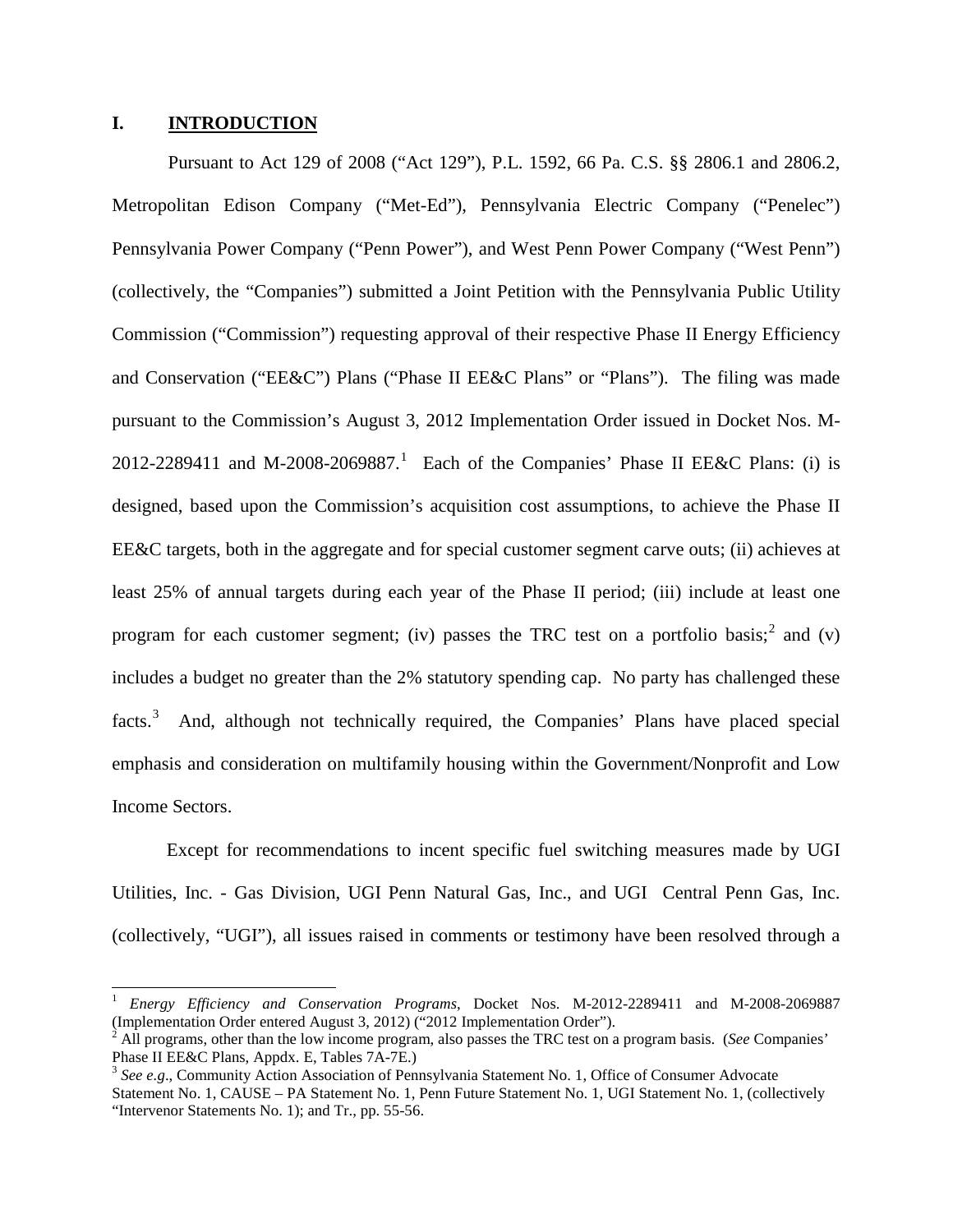<span id="page-6-0"></span>settlement agreement that all parties either agreed to or agreed not to oppose ("Joint Settlement"). $4$  And with regard to Penn Power's Plan, all issues have been resolved as not even UGI raised any issues.<sup>5</sup> Therefore, this brief will focus on issues raised by UGI with regard to the Phase II EE&C Plans of Met-Ed, Penelec and West Penn, after providing a procedural history and a brief overview of all of the Companies' Plans as submitted and supplemented though the Joint Settlement and the rebuttal testimony of the Companies' witness, Maria Frederick.

Inasmuch as all issues other than those pertaining to fuel switching have been amicably resolved, and the only remaining issues raised by UGI (i) are neither mandated by law nor by the Commission; (ii) are nothing more than a blatant attempt by UGI to increase sales and profits; and (iii) are based on assumptions on top of estimates not founded in fact, the Companies respectfully ask that the Commission approve each of the Companies' Phase II EE&C Plans as filed and supplemented through the Joint Settlement and Ms. Frederick's testimony.

#### **II. BACKGROUND**

On October 15, 2008, then Governor Rendell signed House Bill 2200 into law as Act 129. Act 129 required the Pennsylvania Public Utility Commission ("Commission") to establish an energy efficiency and conservation program ("EE&C Program").<sup>[6](#page-7-0)</sup> The EE&C Program contemplated multiple phases.

 <sup>4</sup> The Joint Petition for Full Settlement of Non-Reserved Issues ("Joint Petition for Settlement") and related Statements in Support, with the exception of PSU's Statement, are being filed concurrent with this brief. Except for UGI, who indicated that if they had any concerns with the Joint Settlement, they would raise them in brief (Tr., p. 48), all other parties to this proceeding either joined in the settlement or agreed not to oppose it.<br><sup>5</sup> Tr., p. 54. 6 66 Pa. C.S. §§ 2806.1 and 2806.2.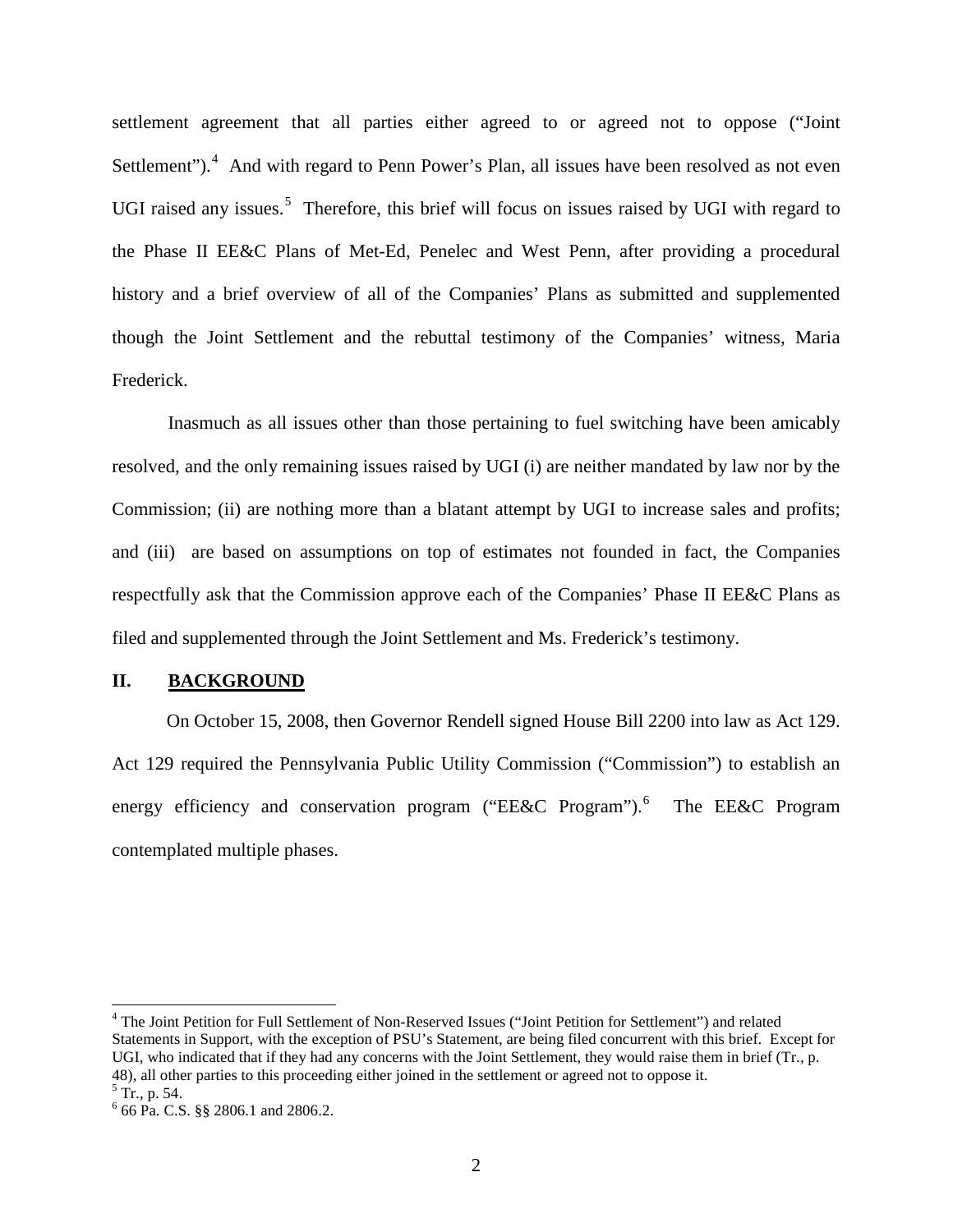#### *Phase I*

<span id="page-7-0"></span>Phase I of Act 129 involves the energy efficiency and peak demand reduction targets that are to be achieved by either May 31, 2011 or May 31, 2013,<sup>[7](#page-8-0)</sup> including targets for the government sector and mandates on the number of measures for the residential low income sector. $8$  These goals were to be accomplished with a cost limit based on 2% of total annual revenues as of December 31, 2006. $9$  On January 15, 2009, the Commission adopted an Implementation Order establishing standards for Phase I of Act 129's EE&C Program ("2009 Implementation Order").<sup>[10](#page-8-0)</sup> The 2009 Implementation Order required that the Companies file Phase I EE&C Plans by July 1, 2009. In addition to requiring that these EE&C plans be in compliance with Act 129 mandates, the Commission, through the 2009 Implementation Order, also required that the plans be cost effective on a portfolio basis, using the Total Resource Cost  $("TRC")$  Test. $^{11}$  $^{11}$  $^{11}$ 

On July 1, 2009, the Companies each filed their Phase I EE&C Plans pursuant to Act 129 and the Commission's 2009 Implementation Order, all of which were approved by the

<sup>&</sup>lt;sup>7</sup> 66 Pa. C.S. §§ 2806.1(c)(1) and (2).<br><sup>8</sup> 66 Pa. C.S. §§ 2806.1(b)(1)(i)(B) and (G).<br><sup>9</sup> 66 Pa. C.S. §§ 2806.1(g) and (h).<br><sup>10</sup> *Energy Efficiency and Conservation Programs*, Docket No. M-2008-2069887 (Implementation O January 16, 2009) ("2009 Implementation Order").<br><sup>11</sup> Id.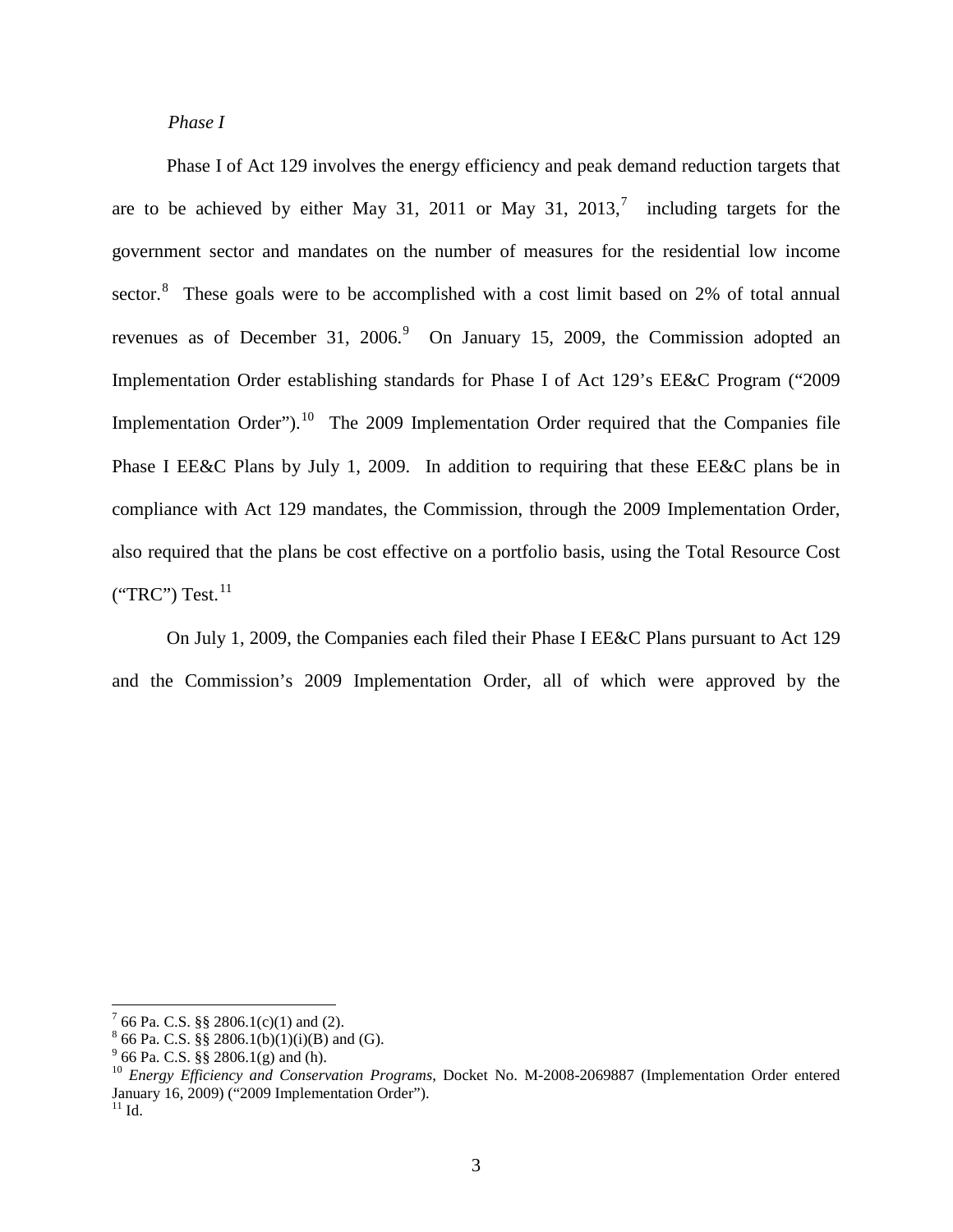<span id="page-8-0"></span>Commission through various orders.<sup>[12](#page-9-0)</sup> During Phase I of Act 129, the Companies submitted and the Commission approved amendments to the Companies' Phase I EE&C plans.<sup>[13](#page-9-0)</sup> These amended plans will expire on May 31, 2013.

*Phase II*

As part of Act 129, the Commission was also directed to determine if energy efficiency

and demand response goals should be established beyond the end of Phase I.<sup>[14](#page-10-0)</sup> Specifically, Act

129 requires that by November 30, 2013, the Commission should assess the cost-effectiveness of

the EE&C Program and set additional incremental reductions in electric consumption if the

 <sup>12</sup> *See e.g.*, *Joint Petition of Metropolitan Edison Company, Pennsylvania Electric Company, and Pennsylvania Power Company for Consolidation of Proceedings and Approval of Energy Efficiency and Conservation Plans*, Docket Nos. M-2009-2092222, M-2009-2112952, and M-2009-2112956 (Order entered October 28, 2009); *Joint Petition of Metropolitan Edison Company, Pennsylvania Electric Company and Pennsylvania Power Company for Consolidation of Proceedings and Approval of Energy Efficiency and Conservation Plans,* Docket Nos. M-2009- 2092222, M-2009-2112952, and M-2009-2112956 (Order entered January 28, 2010); *Joint Petition of Metropolitan Edison Company, Pennsylvania Electric Company and Pennsylvania Power Company for Consolidation of Proceedings and Approval of Energy Efficiency and Conservation Plans,* Docket Nos. M-2009-2092222, M-2009- 2112952, and M-2009-2112956 (Order entered February 26 2010); *Petition of West Penn Power Company d/b/a Allegheny Power for Approval of its Energy Efficiency and Conservation Plan, Approval of Recovery of its Costs through a Reconcilable Adjustment Clause and Approval of Matters Relating to the Energy Efficiency and Conservation Plan*, Docket No. M-2009-2093218 (Order entered October 23, 2009); *Petition of West Penn Power Company d/b/a Allegheny Power for Approval of its Energy Efficiency and Conservation Plan, Approval of Recovery of its Costs through a Reconcilable Adjustment Clause and Approval of Matters Relating to the Energy Efficiency and Conservation Plan*, Docket No. M-2009-2093218 (Order entered October 23, 2009); *Petition of West Penn Power Company d/b/a Allegheny Power for Approval of its Energy Efficiency and Conservation Plan, Approval of Recovery of its Costs through a Reconcilable Adjustment Clause and Approval of Matters Relating to the Energy Efficiency and Conservation Plan*, Docket No. M-2009-2093218 (Order entered March 1, 2010); *Petition of West Penn Power Company d/b/a Allegheny Power for Approval of its Energy Efficiency and Conservation Plan, Approval of Recovery of its Costs through a Reconcilable Adjustment Clause and Approval of Matters Relating to* 

<sup>&</sup>lt;sup>13</sup> See e.g., Joint Petition of Metropolitan Edison Company, Pennsylvania Electric Company and Pennsylvania *Power Company for Consolidation of Proceedings and Approval of Energy Efficiency and Conservation Plans (Joint Petition for Expedited Approval of Amendments to the Residential HVAC Program and Governmental & Institutional Components of the C&I Equipment Programs)*, Docket Nos. M-2009-2092222, M-2009-2112952, and M-2009-2112956 (Order entered March 18, 2012); *Metropolitan Edison Company, Pennsylvania Electric Company and Pennsylvania Power Company Request For Proposal Process For Energy Efficiency And Demand Response Consulting Services*, Docket No. M-2009-2092222, M-2009-2112952, and M-2009-2112956 (Order entered January 12, 2012); *Petition of West Penn Power Company d/b/a Allegheny Power for Approval of its Energy Efficiency and Conservation Plan, Approval of Recovery of its Costs through a Reconcilable Adjustment Clause and Approval of Matters Relating to the Energy Efficiency and Conservation Plan,* Docket No. M-2009-2093218 (Order entered January 13, 2011); *Petition of West Penn Power Company for Amendment of the Orders Approving Energy Efficiency and Conservation Plan and Petition for Approval of Amended Energy Efficiency and Conservation Plan*,

<sup>&</sup>lt;sup>14</sup> 66 Pa. C.S. §§ 2806.1(c)(3) and 2806.1(d)(2).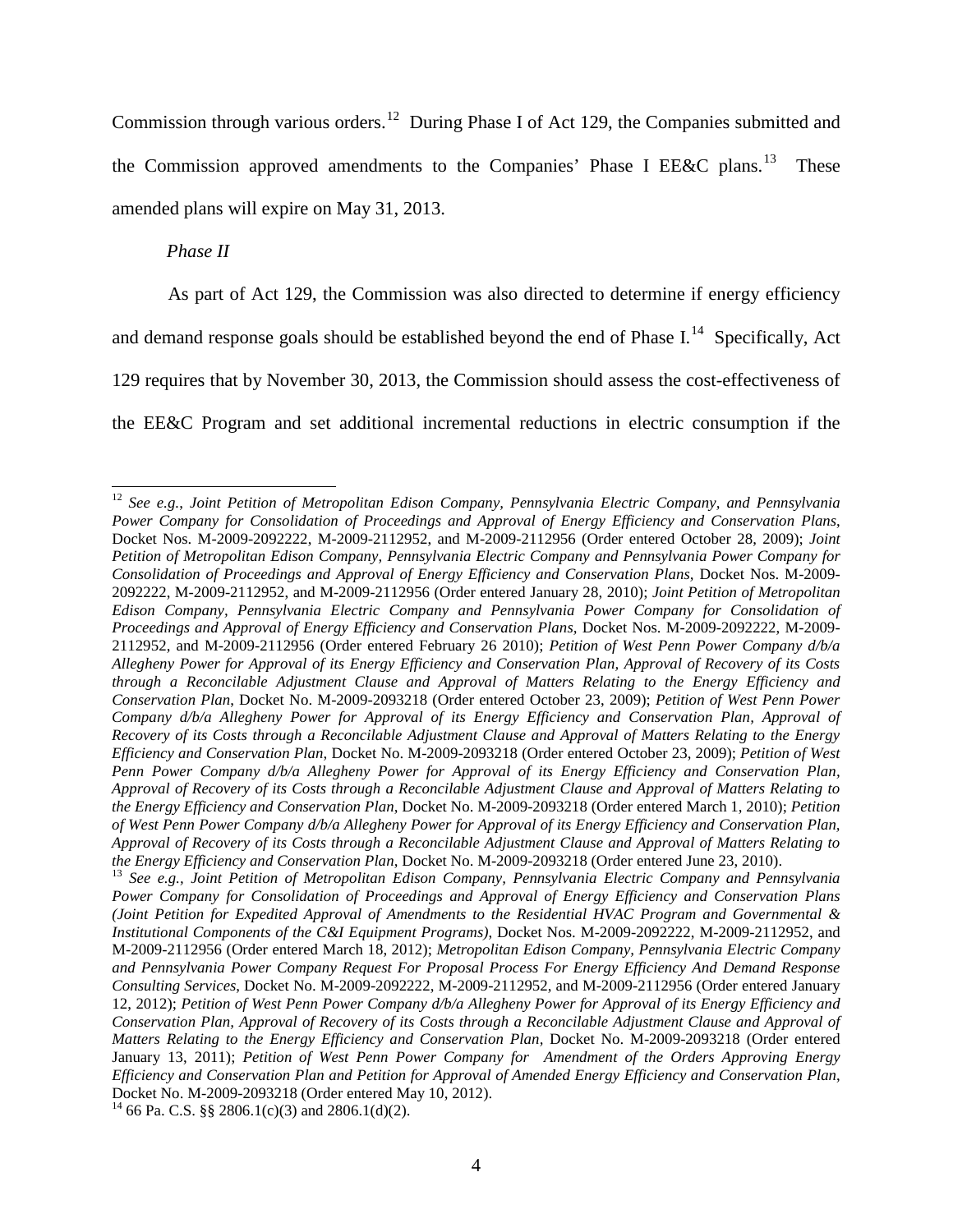<span id="page-9-0"></span>benefits of the EE&C Program exceed its costs.<sup>[15](#page-10-0)</sup> The Commission made such an assessment last year and determined that it was cost effective to continue the EE&C requirements for a second phase, commonly referred to as "Phase II."<sup>[16](#page-11-0)</sup> Phase II EE&C goals for the period June 1, 2013 through May 31, 2016 ("Phase II Period") were established for each EDC in the docket captioned as *Energy Efficiency and Conservation Programs*, Docket Nos. M-2012-2289411 and M-2008-2069887 (Implementation Order entered August 3, 2012) ("2012 Implementation Order"). The percentage reduction targets, as well as their three-year cumulative MWh figures, as applicable to the Companies and as determined by the Commission are as follows: $17$ 

| <b>EDC</b> | 3 Year % of 2009/10<br><b>Forecast Reductions</b> | 3 Year MWh value of<br>2009/10<br><b>Forecast</b><br>Reductions <sup>18</sup> |
|------------|---------------------------------------------------|-------------------------------------------------------------------------------|
| Met-Ed     | 2.3                                               | 337,753                                                                       |
| Penelec    | 2.2                                               | 318,813                                                                       |
| Penn Power | 2.0                                               | 95,502                                                                        |
| West Penn  | 1.6                                               | 337,533                                                                       |

In the 2012 Implementation Order, the Commission also directed EDCs to continue to comply with the statutory requirements established for Phase I, thus requiring them to (i) provide that a minimum of 10% of all consumption reduction requirements will come from units of federal, state and local governments, including municipalities, school districts, institutions of

<sup>&</sup>lt;sup>15</sup> Id. <sup>16</sup> The Commission has not yet established any demand reduction targets for Phase II. (2012 Implementation Order at 33-34.) <sup>17</sup> Pursuant to the Commission's 2012 Implementation Order, the Companies challenged these targets in *In re* 

*Petition of [the Companies] for an Evidentiary Hearing on the Energy Efficiency Benchmarks Established For the Period June 1, 2013 through May 31, 2016,* Docket Nos. P-2012-2320450, P-2012-2320468, P-2012-2320480, and P-2012-2320484 (hereinafter "Phase II Target Case"). These challenges were rejected (Phase II Target Case, Order, p. 18 (Dec. 5, 2012), and the above targets are those that the Companies' Phase II EE&C Plans are designed to achieve. No party challenged this issue. (*See* Intervenor Statements No. 1, Tr., pp. 55-56). 18 2012 Implementation Order at 24.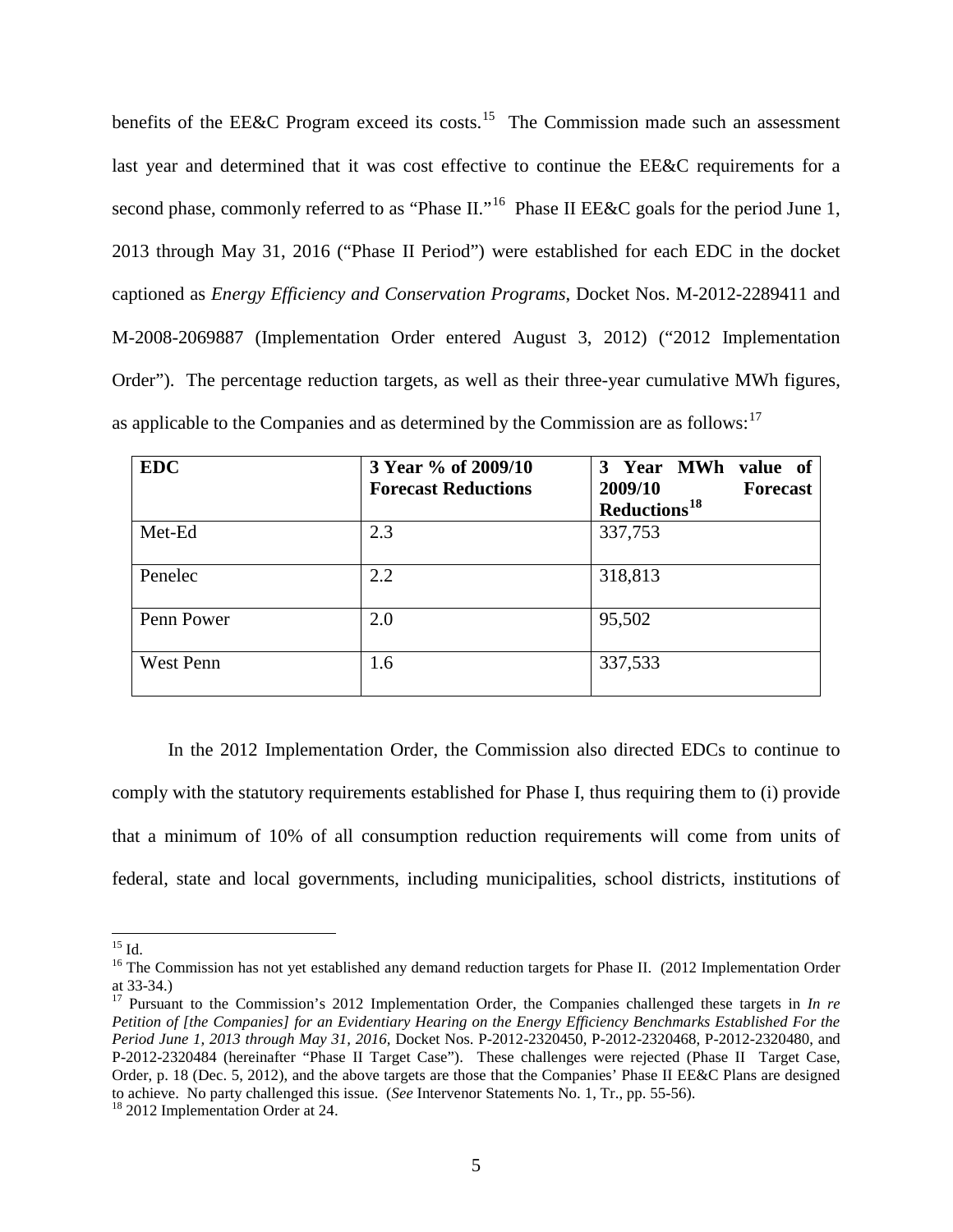<span id="page-10-0"></span>higher education and non-profit entities;  $\frac{19}{2}$  $\frac{19}{2}$  $\frac{19}{2}$  (ii) include specific energy efficiency measures for households at or below 150% of the federal poverty income guidelines, in proportion to that sector's share of the total energy usage in the EDC's service territory;  $^{20}$  $^{20}$  $^{20}$  and (iii) include one comprehensive measure for the residential and small commercial classes.<sup>[21](#page-12-0)</sup> In addition, the Commission adopted a new requirement — that a minimum of 4.5% of the EDCs total consumption reduction requirements come from the low-income sector. $^{22}$  $^{22}$  $^{22}$ 

#### **III. PROCEDURAL HISTORY**

This proceeding was initiated on November 13, 2012, when the Companies filed a Joint Petition with the Commission requesting approval of their Phase II EE&C Plans to reduce energy consumption in accordance with the requirements of Act 129 and the 2012 Implementation Order. Specifically, the Companies requested that the Commission: (i) approve their Phase II EE&C Plans; (ii) authorize Met-Ed, Penelec and Penn Power to extend their Phase I EEC-C Riders until a final reconciliation of all Phase I revenues and approved Phase I costs is performed; and (iii) authorize the Companies to implement their Phase II Energy Efficiency and Conservation Charge Rider ("Phase II EE&C-C Rider") that would be utilized to recover the costs associated with the Companies' Phase II EE&C Plans.

In support of these Plans, the Companies submitted the direct testimony and accompanying exhibits of three witnesses:

> **John C. Dargie,** Vice President of Energy Efficiency, who reviewed the Companies' obligations under Act 129 and the Commission's 2012 Implementation Order and provided an overview of the Companies' Phase II EE&C Plans. (Met-Ed/Penelec/Penn Power/West Penn Statement No. 1)

<sup>&</sup>lt;sup>19</sup> 66 Pa. C.S. § 2806.1(b)(1)(i)(B) and 2012 Implementation Order at 45.<br><sup>20</sup> 2012 Implementation Order at 54.<br><sup>21</sup> Id. at 88. <sup>22</sup> Id. at 54.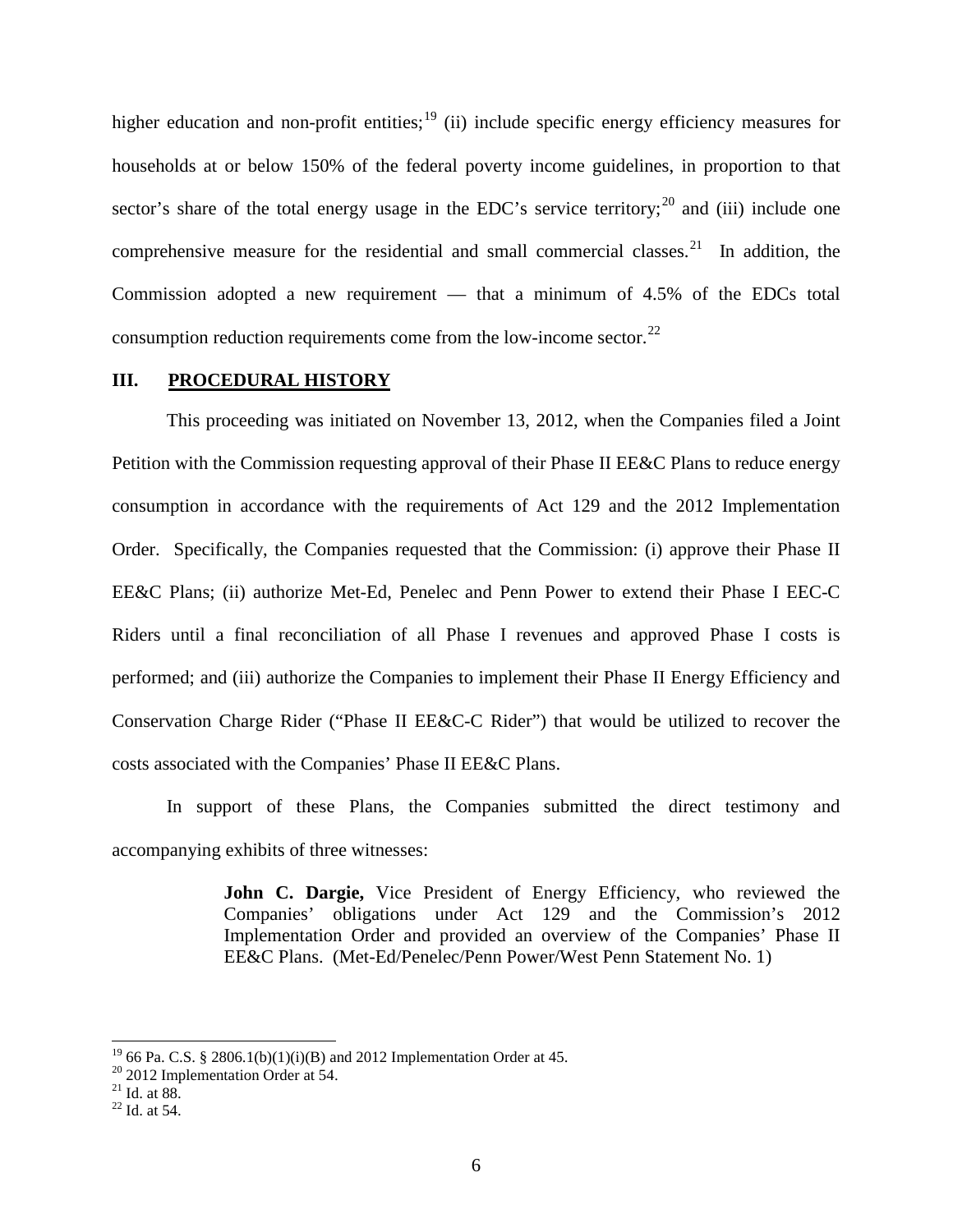<span id="page-11-0"></span>**Edward C. Miller,** Manager of Development and Compliance in the Energy Efficiency Department, who summarized the additional EE&C reduction targets set for the Companies by the Commission's 2012 Implementation Order and the spending limitations for each of the Companies under Act 129; described the development of the Phase II EE&C Plans; and analyzed whether these Plans comply with all statutory and regulatory requirements, including without limitation the Commission's 2012 Implementation Order and its TRC test Order. (Met-Ed/Penelec/Penn Power/West Penn Statement No. 2)

**Kevin Siedt,** State Regulatory Analyst in the Rates and Regulatory Affairs Department – Pennsylvania, who addressed cost recovery issues and sponsored the tariff revisions designed to implement the Companies' proposed Phase II EE&C-C Rider as well as the continuance of the existing Phase I Energy Efficiency and Conservation Charge Rider ("Phase I EE&C-C Rider") for Met-Ed, Penelec and Penn Power. (Met-Ed/Penelec/Penn Power/West Penn Statement No. 3)

Notice of the Companies' Phase II EE&C Plans was published in the December 1, 2012

Pennsylvania Bulletin which established a deadline of December 21, 2012 for the filing of responsive pleadings along with comments and recommendations.<sup>[23](#page-13-0)</sup>

On December 7, 2012, the Office of Consumer Advocate ("OCA") filed a Notice of Intervention and Public Statement.<sup>[24](#page-13-0)</sup> On December 18, 2012, the Office of Small Business Advocate ("OSBA") filed a Notice of Intervention and Public Statement. In addition, the following parties were granted intervention in this proceeding: Wal-Mart Stores East, LP and Sam's East Inc. (collectively, "Walmart"); Citizens for Pennsylvania's Future ("PennFuture"); The Coalition for Affordable Utility Services and Energy Efficiency in Pennsylvania ("CAUSE-PA"); Comverge, Inc. ("Comverge"); UGI; The Community Action Association of Pennsylvania ("CAAP"); The Pennsylvania State University ("Penn State"), and Met-Ed Industrial Users Group, Penelec Industrial Customer Alliance, Penn Power Users Group and West Penn Industrial Intervenors, (collectively, "Industrial Customer Groups").<sup>[25](#page-13-0)</sup>

<sup>&</sup>lt;sup>23</sup> 42 Pa.B. 7372.<br><sup>24</sup> The OCA submitted Comments.<br><sup>25</sup> Of these intervenors, only the Industrial Customer Groups and Comverge submitted Comments.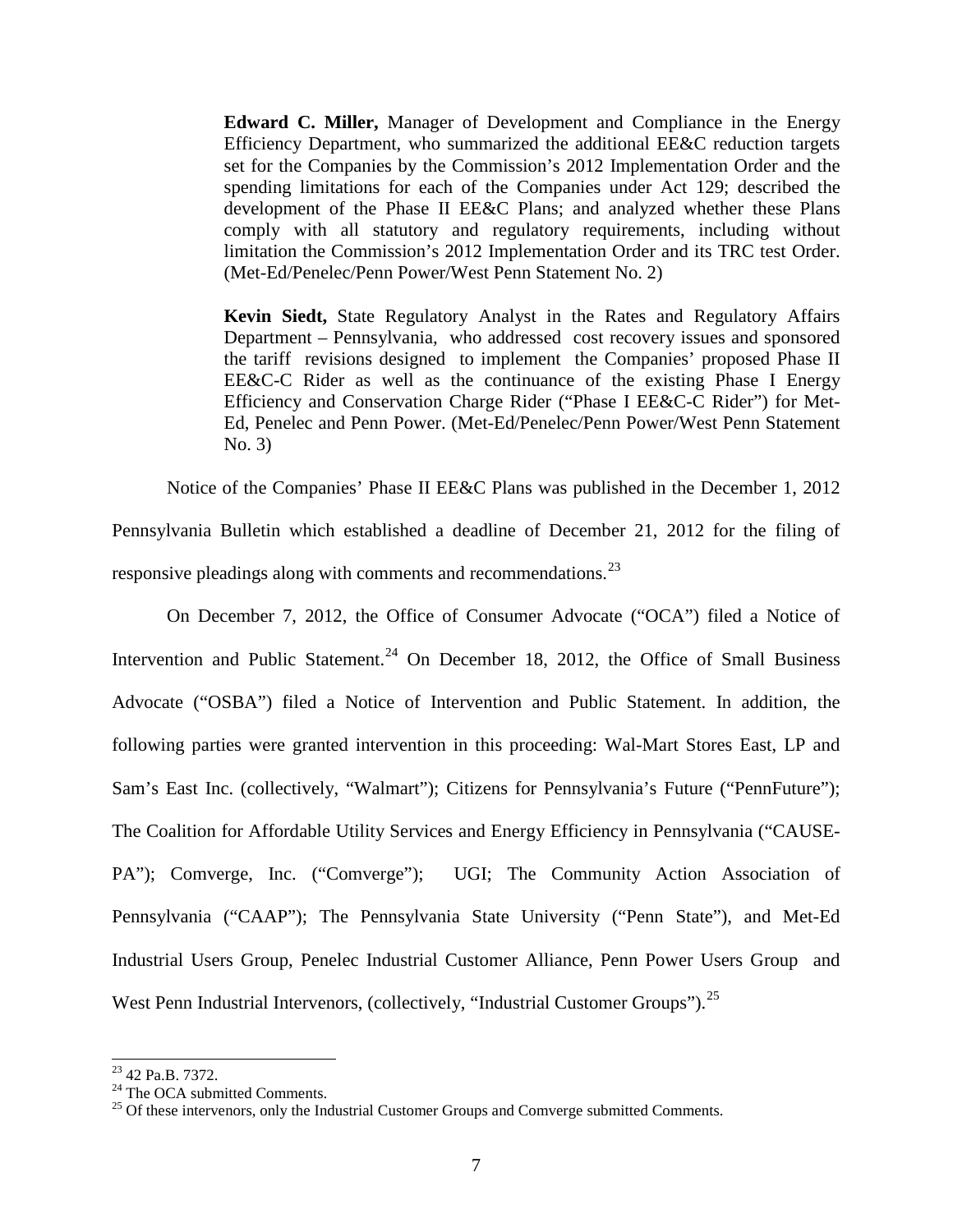<span id="page-12-0"></span>A prehearing conference was held on December 19, 2012 before presiding Administrative Law Judge ("ALJ") Elizabeth H. Barnes. On December 28, 2012, ALJ Barnes issued a Scheduling Order and granted the Companies' Protective Order.

On January 8, 2013, in accordance with the ALJ's Scheduling Order, OCA, CAUSE-PA, PennFuture, CAAP and UGI submitted direct testimony. On January 14, 2013, Comverge submitted a Petition seeking Admission Nunc Pro Tunc of its Direct Testimony. On January 15, 2013, the Companies Answered Comverge's Petition requesting that the Petition be denied. As a result of the Joint Settlement discussed below, Comverge withdrew its petition during the evidentiary hearing.<sup>[26](#page-14-0)</sup>

On January 17, 2013 an evidentiary hearing was held before the ALJ. At the hearing, the pre-filed testimony and exhibits of all parties were admitted into evidence. In addition, the Companies entered into stipulations with Comverge and the Industrial Customer Groups. Both stipulations were entered into the record. Furthermore, the Companies reached a Settlement with OCA, CAUSE-PA, CAAP; and Comverge.<sup>[27](#page-14-0)</sup> The terms of the Joint Settlement are as follows:

- 1. The Companies offer to increase the number of stakeholder meetings held annually from 2 to 4, and offer to hold additional ad hoc meetings, via telephone conference, upon stakeholder request. Further, the Companies will continue to meet with community based organizations on a quarterly basis as is currently done and will provide written materials distributed for such meetings to parties entering into this settlement (Signatory Parties) who request such information.
- 2. Within 90 days of approval of the Companies' EE&C plans, the Companies will agree to contact major natural gas distributors in their service territories for the purpose of trying to find ways to better coordinate the Companies' whole home retrofit program with like programs provided by the natural gas distributors, and will report the results of such meeting(s) at a subsequent stakeholder meeting.
- 3. The Companies will allow customers to submit a single application for multiple measures installed under Phase II as a result of a comprehensive audit, provided

<sup>&</sup>lt;sup>26</sup> Tr., p. 30.<br><sup>27</sup> Each of these parties have submitted Statements in Support of the Joint Settlement, which are attached to the Joint Petition for Settlement that is being filed concurrent with this Main Brief.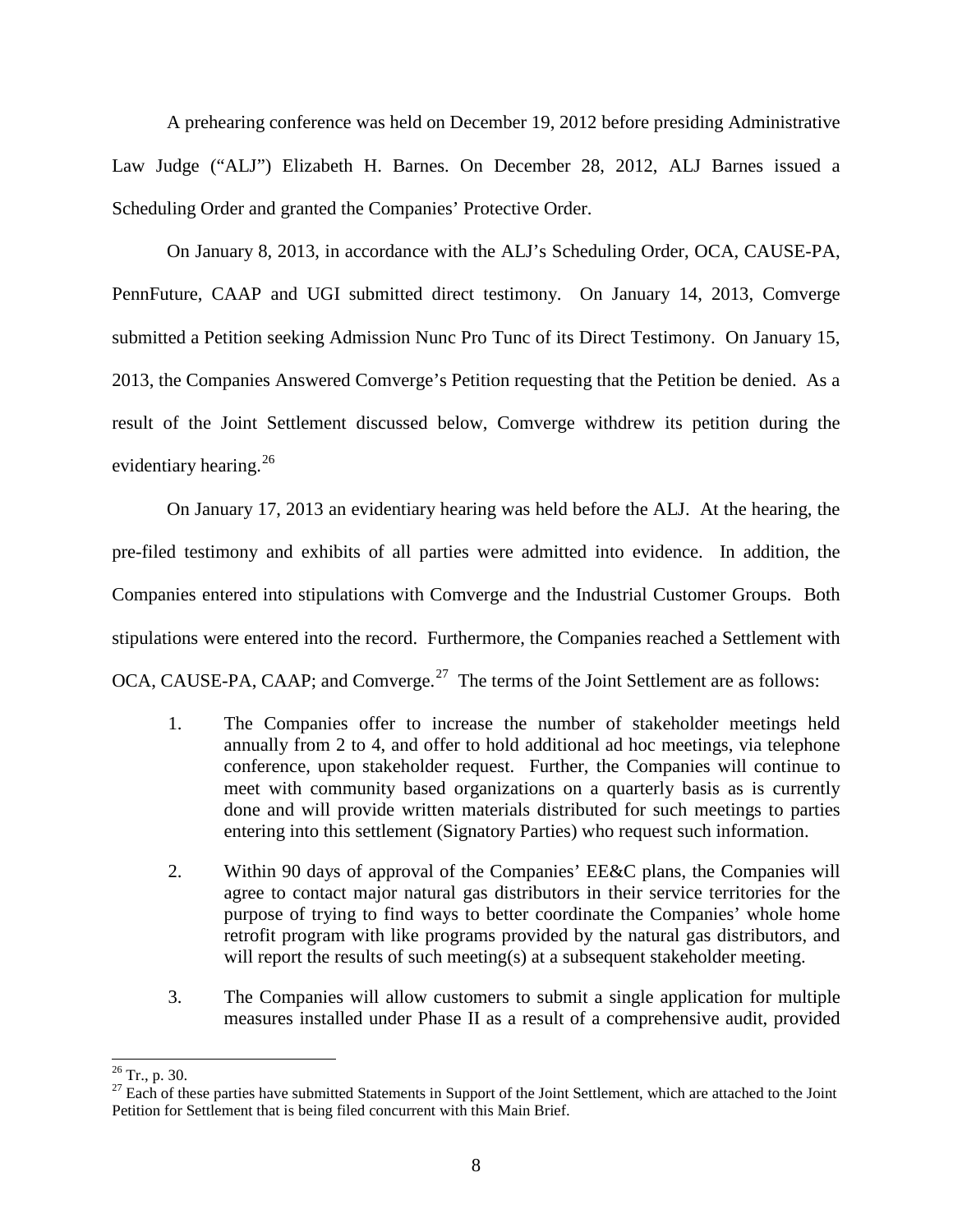<span id="page-13-0"></span>that the multiple measures are all proposed and completed at the same time. The Companies will also discuss with their implementation vendor(s) the possibility of offering a tiered incentive structure for customers who meet certain audit retrofit performance specifications and will report their findings at their then next stakeholder meeting. Assuming that such an offering does not significantly decrease the cost-effectiveness and tracking and verifying results, and there is no significant opposition from stakeholders, the Companies will seek to modify their EE&C plans through the Commission's standard processes, if necessary, with express support for such modifications being provided by the Signatory Parties.

- 4. The Companies will target evaluation funds for annual evaluation of the energy savings associated with the Home Energy Reports (aka Energy Usage Reports) and will share the results of such evaluations and any recommendations being proposed based on such results with interested parties during the Companies' next applicable stakeholder meeting.
- 5. In the event the Companies' Residential New Construction Program becomes fully subscribed during the term of the plans, the Companies will discuss the issue with its stakeholder group. Assuming that there is no significant opposition from such group, the Companies will seek approval to transfer additional funding from anticipated available funds allocated to other residential programs to the extent such transfer does not hinder the Companies' goal attainment and adheres to the Companies' budget caps and the Commission's cost-effectiveness requirements. Assuming such change meets these requirements, the Companies will seek expedited approval through the Commission's plan modification procedures, with such proposed change being affirmatively supported by the Signatory Parties.
- 6. Within 60 days of the approval of the Companies' EE&C Plans, the Companies will meet in a collaborative with interested stakeholders to discuss recommendations for the reallocation of residential customer dollars from the Energy Efficiency Kits and the Home Energy Reports (HER) Programs to: (1) the Residential Energy Efficient Products Program to include HVAC, water heating, and ENERGY STAR appliances measures and (2) the Residential Home Performance Program for building shell measures and weatherization measures recommended through the Audit program to obtain more of the potential savings for these measures identified in the Statewide Evaluator's (SWE) Electric Energy Efficiency Potential for Pennsylvania Study. While the Companies will entertain suggestions for the reallocation of such funding, it is within the discretion of the Companies to accept or reject any such recommendations made by any party, with such acceptance not being unreasonably withheld. It is expressly acknowledged and agreed that rejection of any recommendation that causes the Companies to exceed their 2% spending cap or places at risk the Companies' ability to achieve their statutory Phase II energy efficiency targets shall be deemed a reasonable rejection. The Companies will share their rationale for any such rejections. The parties agree that any agreed-upon changes to the programs will be requested through the Commission's "Minor Changes" process, if necessary. Nothing contained herein restricts any party's rights in the "Minor Changes" process.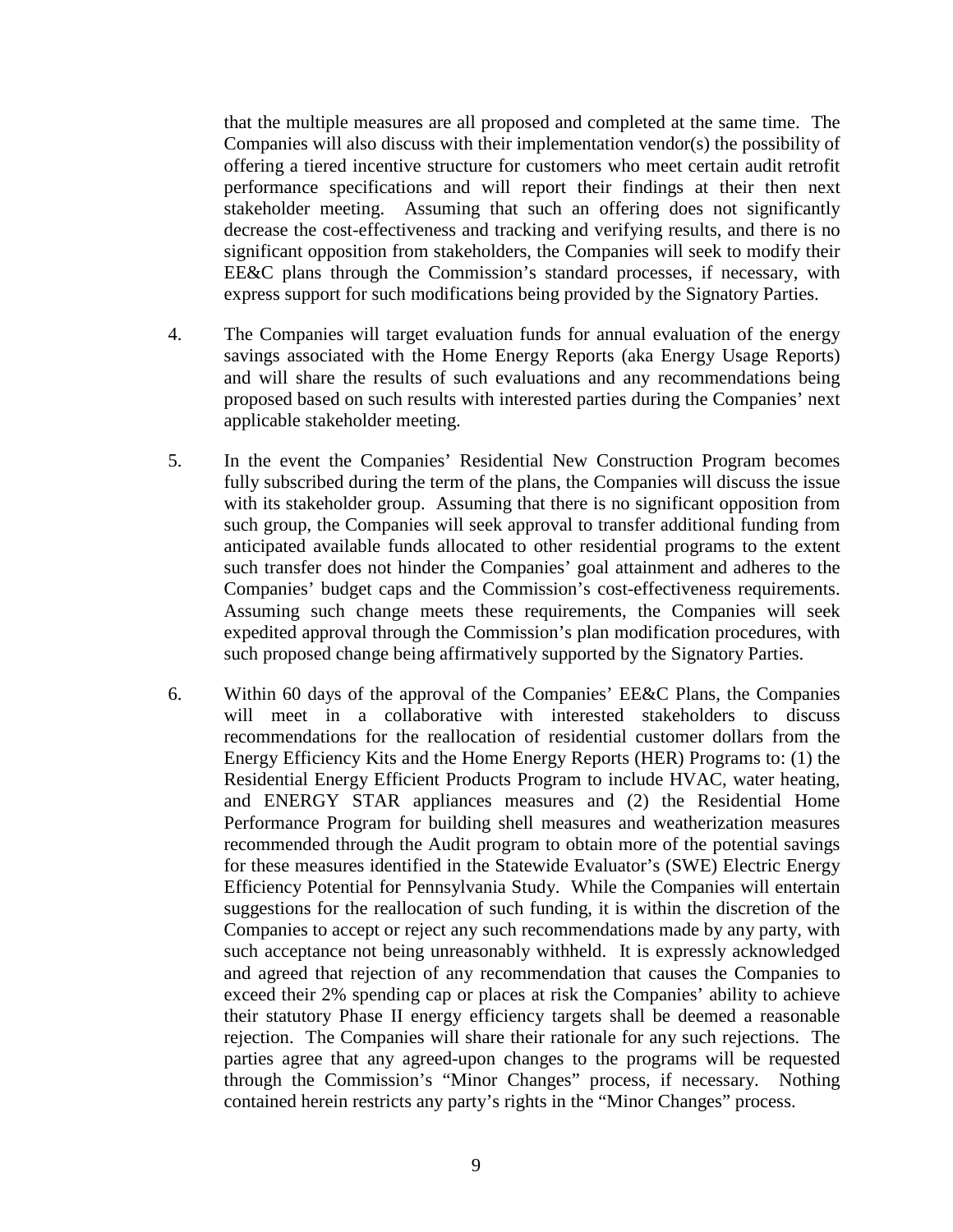- <span id="page-14-0"></span>7. The Companies will revise its Low Income Programs to target increased energy savings by at least 10% over the plan targets as currently proposed for low income programs. To the extent that additional funding is required to support the targeted increase in energy savings, the Companies will shift up to \$1 million in funds currently included in the general residential programs to specific low income programs, with the understanding that within 60 days of the Companies' EE&C plans being approved, the Companies will meet with Signatory Parties who are interested in low income programs to discuss the results of its evaluation to increase the energy savings achieved through the dedicated low income programs and any requirement that additional funds should be allocated to its low income programs. While the Companies will entertain suggestions for the use of such funding, it is within the discretion of the Companies to accept or reject any such recommendations made by any party, with such acceptance not being unreasonably withheld. It is expressly acknowledged and agreed that rejection of any recommendation that causes the Companies to exceed their 2% spending cap or places at risk the Companies' ability to achieve their statutory Phase II energy efficiency targets shall be deemed a reasonable rejection. Further, within 9 months of the Companies' EE&C plans being approved, the Companies will meet with these same parties and will review the results of the implemented recommendations. It is further acknowledged and agreed that the Companies may reallocate funds agreed to be dedicated to the specific low income programs through this paragraph to general residential programs, should it be determined that the actual results are not meeting expectations as established during the initial meeting, or the Companies, in their discretion, cannot achieve their statutory Phase II energy efficiency targets if such funding continues. The Companies agree to share with the affected parties their rationale should any such conclusions be drawn. The Companies will file such changes through the Commission's "Minor Changes" process, if necessary. Nothing contained herein restricts any party's rights in the "Minor Changes" process.
- 8. The Companies will work to develop a dedicated marketing plan for low income customers to target their participation in all residential programs. Within 90 days of approval of the Companies' EE&C plans, the Companies will meet with Signatory Parties interested in low income programs and review all marketing materials for all low income and general residential programs. The Companies will consider all suggested improvements made by the low income advocates, but adoption of any such changes is within the discretion of the Companies, with such adoption not being unreasonable rejected by the Companies. The Companies will share their rationale for any such rejection.
- 9. During 2013, the Companies will investigate the market for heat pump water heaters within their respective service territories. The Companies will share the results of the pilot developed under the LIURP program in Penn Power's service territory and will study and share the results no later than their first stakeholder meeting in 2014. Maria Frederick will provide details surrounding this program in her rebuttal testimony during the evidentiary hearing. Should the results of the pilot demonstrate the feasibility of installing more heat pump water heaters within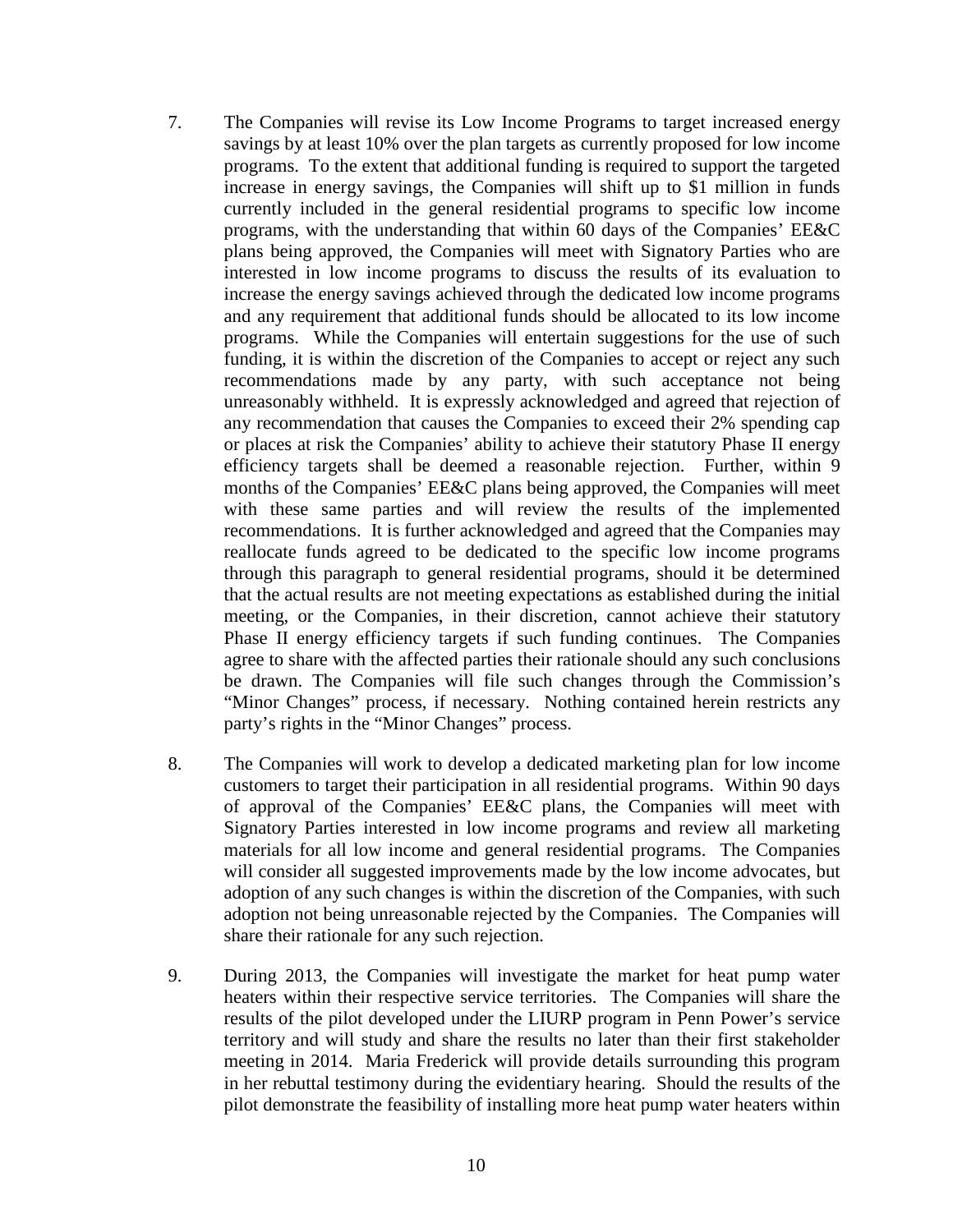the available low income budget, the Companies will discuss during its stakeholder meeting the possibility of expanding the budget for such installations. Further, the Companies will use reasonable efforts to target and install up to an additional 20 heat pump water heaters for low income customers annually across the Companies' combined service territories. Further the Companies will investigate the feasibility of adding an add-on heat pump to existing water heaters and will report their findings during an upcoming stakeholder meeting.

- 10. The Companies will continue to cross market all low income programs offered by the Companies to confirmed low income customers. They will also continue to direct confirmed low income customers to other federal and state agency sponsored low income programs for which the customer qualifies. Ms. Frederick will provide details on how this is accomplished in her rebuttal testimony during the evidentiary hearing.
- 11. The Companies will continue to meet with Community Based Organizations (CBOs) on a quarterly basis to discuss, among other things, issues involving the Companies' low income EE&C program offerings. The Companies will provide meeting notes/results to Signatory Parties upon request. Ms. Frederick will provide details during her rebuttal testimony explaining how the Companies work with CBOs.
- 12. The Companies will work with the Statewide Evaluator (SWE) to develop a survey methodology that is acceptable to the SWE that assesses low income customer participation in non-low income programs. Prior to conducting the survey, the Companies will discuss the survey methodology agreed-upon by the SWE. The Companies will share the results of any such survey during an upcoming stakeholder meeting.
- 13. The Companies will continue to require its vendors and contractors who implement low income programs and install low income energy efficiency measures to use commercially reasonable efforts to coordinate any such installations and implementations with natural gas providers located within the applicable Company's service territory. Ms. Frederick will explain during her rebuttal testimony how such coordination is done.
- 14. The educational materials included within the energy efficiency kits will include the following information for customers: (i) information on kit contents; (ii) installation instructions; (iii) household energy savings tips; (iv) CFL disposal instructions; and (v) marketing materials for other residential programs. The Companies further agree to include low income education as an agenda item in the meeting contemplated in Paragraph 8 for the purpose of seeking suggested improvements in said materials; however, the adoption of any such suggested improvements shall be within the discretion of the Companies, with such adoption not being unreasonably rejected. The Companies will explain their rationale for any such rejection.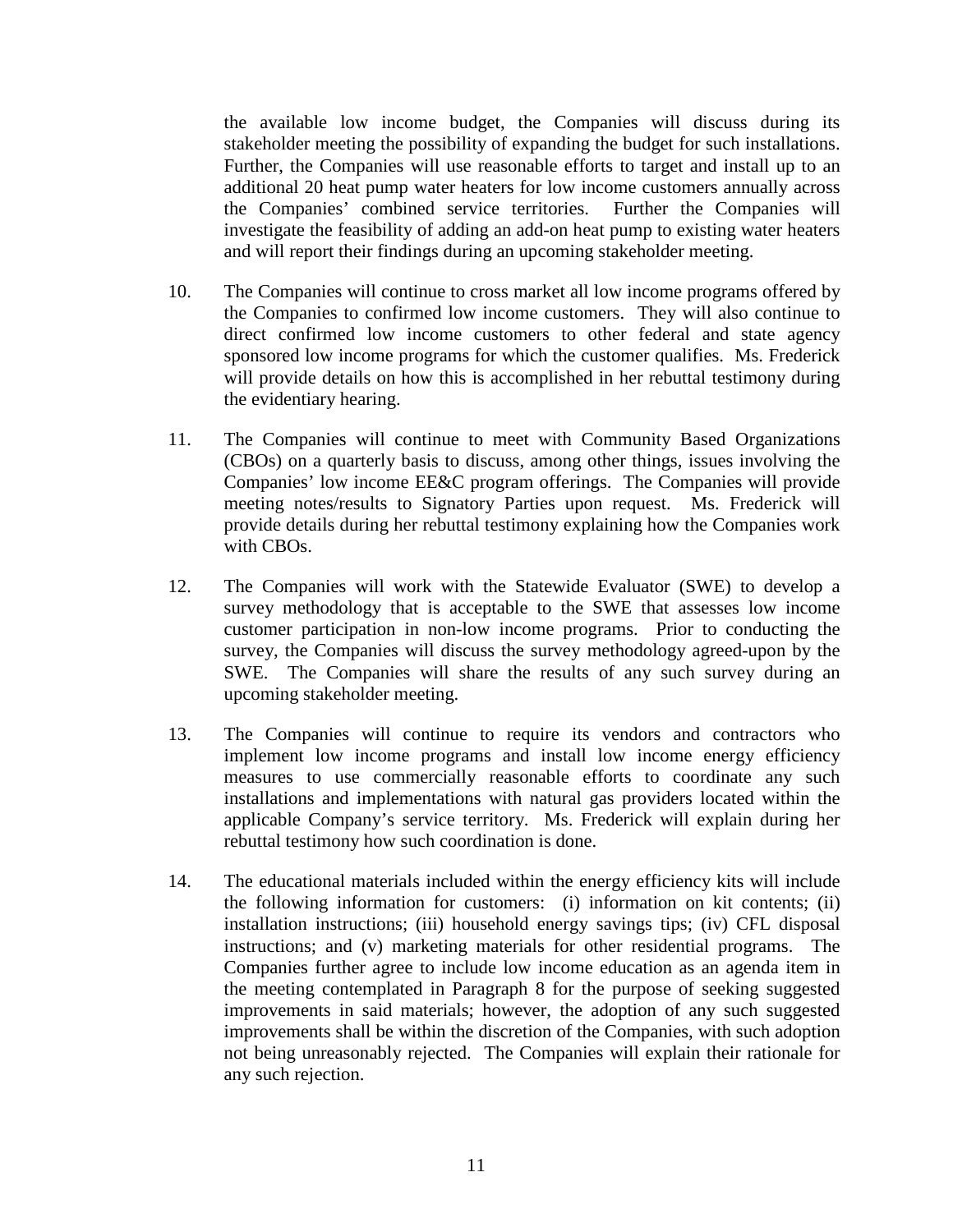- 15. The Companies will withdraw their request for an extension of their reconciliation period for Phase I costs in this proceeding and will, instead, make such a request in a separate proceeding as suggested by OCA.
- 16. The Companies will add the following stipulated facts into the evidentiary record in this proceeding:

Combined Heat and Power ("CHP") projects may be approved as eligible custom measure projects, if found to be cost effective as indicated by a Total Resource Cost ("TRC") score above 1.0, as calculated in accordance with the Technical Reference Manual ("TRM") standards or other Commission guidelines or directives. In addition, each eligible project must not be above 10 MW in size, are intended solely for customer on-site use (not wholesale merchant projects), produce retail energy savings to a FirstEnergy operating company ("Company") (i.e., the reduction of electricity consumption), are installed and operational during Phase II and comply with all Company interconnection and standby service rules and requirements.

17. The Companies will add the following stipulated into the evidentiary record in this proceeding:

Large Commercial and Industrial Phase I applications with respect to projects that have not been completed prior to the conclusion of Phase I will be processed as part of the same Phase II Programs without re-application, consistent with the Companies' EE&C Plan review and eligibility requirements.

In exchange for the above concessions by the Companies, the Signatory Parties agree to

support the Companies' EE&C Plans as modified above, and as described by Maria Frederick during her rebuttal testimony, and will not pursue any other issues not addressed herein that are included in any Signatory Party's testimony.

These terms were entered into the record during the evidentiary hearing as "FirstEnergy Term Sheet." The following parties did not oppose the Joint Settlement: (i) OSBA; (ii) Walmart; (iii) PennFuture; (iv) Penn State; and (v) the Industrial Customer Groups. UGI indicated that they were still evaluating the terms and if they chose to challenge the settlement, they would do so in their brief.<sup>[28](#page-18-0)</sup> The Companies submitted oral rebuttal testimony of Maria Frederick in support of the Joint Settlement. UGI sponsored the testimony of Paul H. Raab on the issue of

 $28$  Tr., p. 48.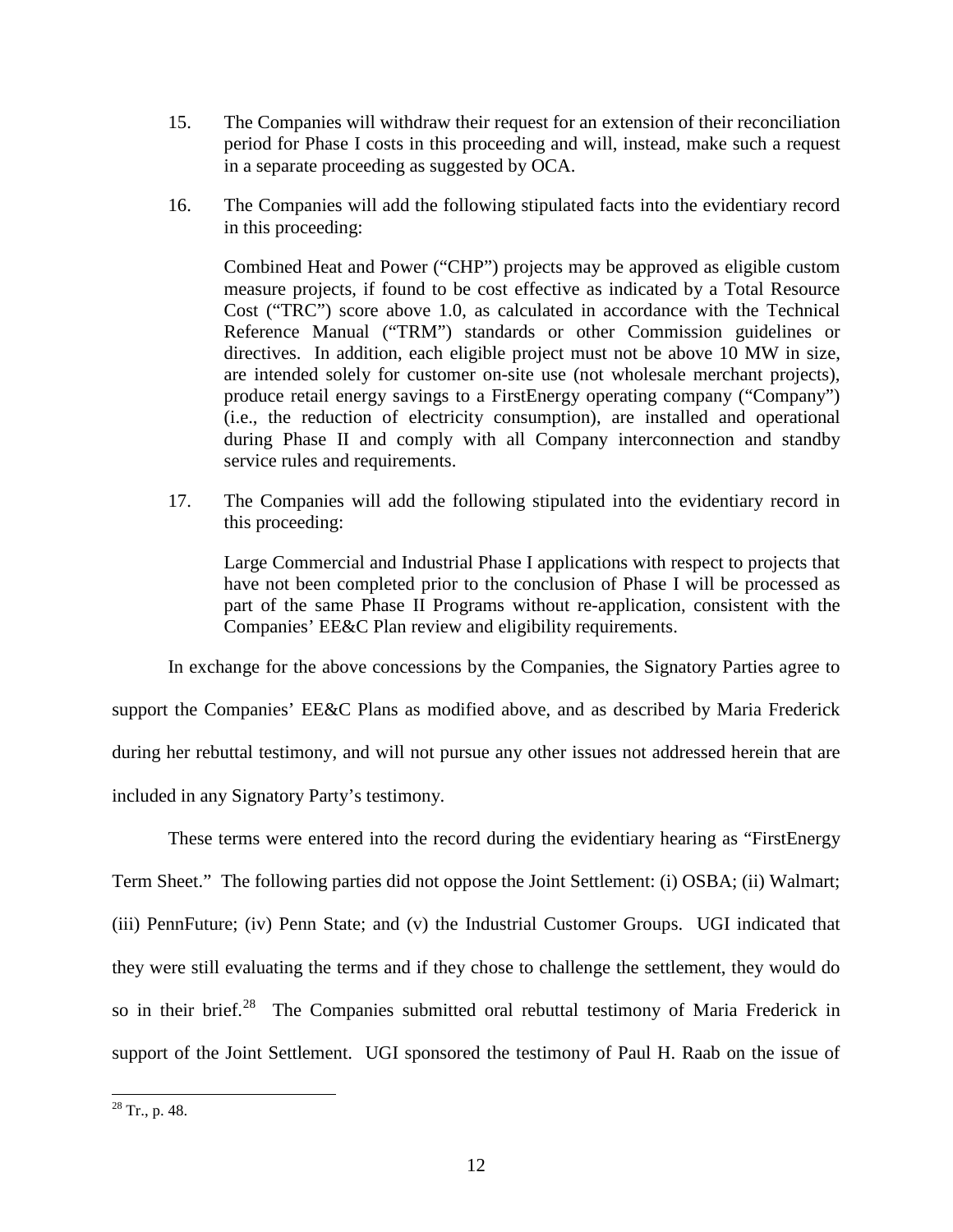<span id="page-17-0"></span>fuel switching – the only issue litigated during the evidentiary hearing – and the Companies presented the oral testimony of Charles V. Fullem in rebuttal of certain statements made by Mr. Raab during cross examination.

Pursuant to the ALJ's January 17, 2013 Post Hearing Order, the Companies submit this Main Brief, first, to support the approval of their Phase II EE&C Plans without modification,<sup>[29](#page-19-0)</sup> and, second, to oppose the proposed changes suggested by UGI.

#### **IV. DESCRIPTION OF THE PHASE II EE&C PLANS**

Each of the Companies has developed a Phase II EE&C Plan that includes a portfolio of EE&C programs that are designed to achieve the specific reduction targets set by the Commission in its 2012 Implementation Order for the Phase II Period. The Companies' Plans are generally an extension of the successful programs and measures included in the Companies' Commission-approved Phase I EE&C Plans, with the addition of new measures and a reorganization of some existing programs and measures. Collectively, the proposed programs provide significant opportunities for energy and cost savings for virtually all of the Companies' customers and meet the EE&C reduction requirements within the spending limitations.<sup>[30](#page-19-0)</sup>

The Phase II EE&C Plans include a portfolio of EE&C programs targeted to each of the customer segments, including: (i) residential (which includes low income); (ii) small commercial and industrial ("C&I"); (iii) large C&I; and (iv) the Government/Non-profit sector. Each of the Plans includes most of the components reflected in the Phase I Plans. However, the Companies have modified many of these components in an effort to provide customers with more opportunities for energy and related cost savings and to provide the Companies with more

<sup>&</sup>lt;sup>29</sup> The Companies have also included as an exhibit to the Joint Petition for Settlement, which is being filed concurrent with this Main Brief, a Statement in Support of the Joint Settlement.

<sup>&</sup>lt;sup>30</sup> Met-Ed/Penelec/Penn Power/West Penn Statement No. 2 (Miller Direct), pp. 18-19.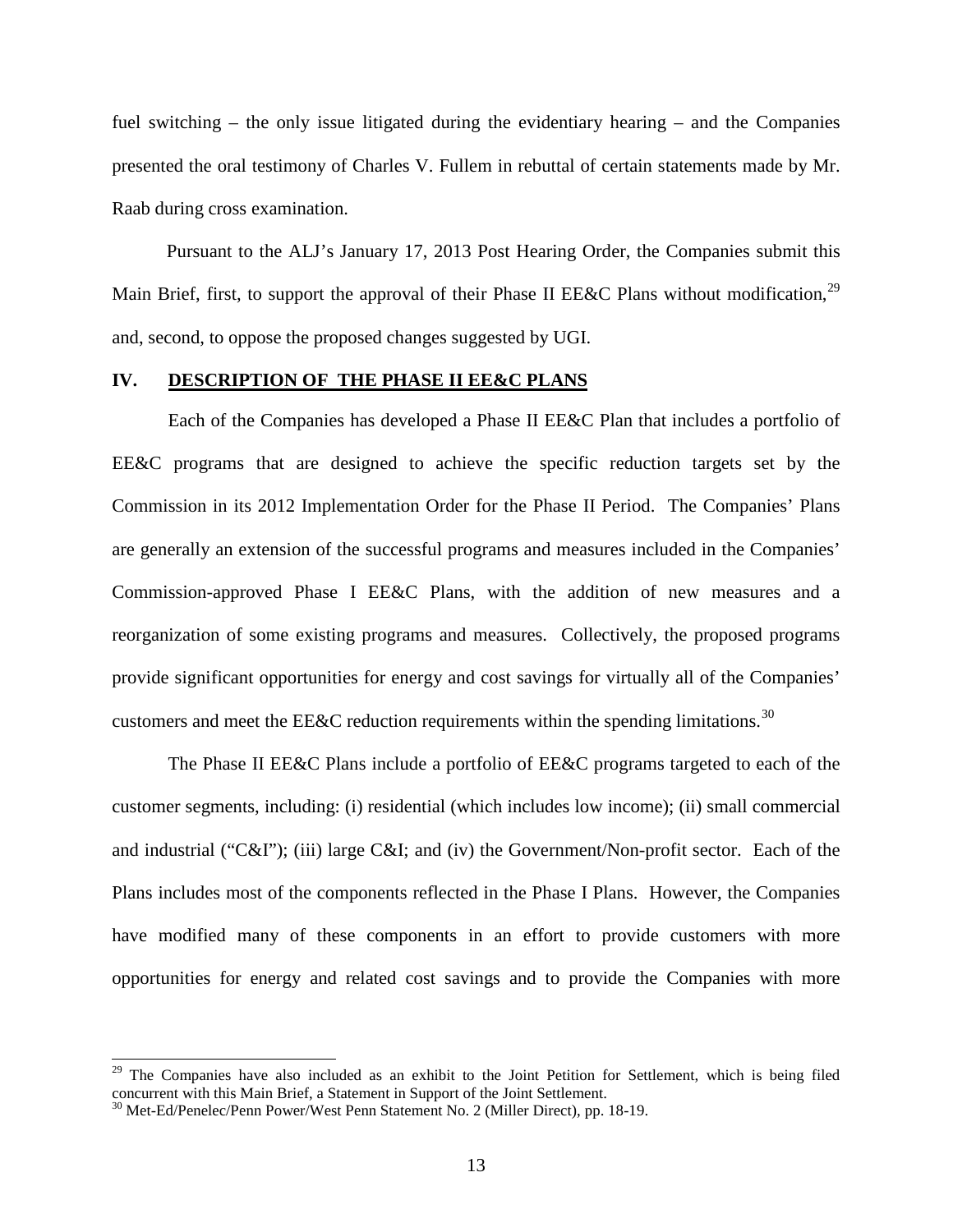<span id="page-18-0"></span>implementation flexibility in order to enhance their ability to meet the Phase II EE&C targets.<sup>[31](#page-20-0)</sup> The Companies' Phase II EE&C Plans include nine energy efficiency programs and 31 subprograms. Three of the energy efficiency programs are tailored to the residential class; one to low-income customers; two to small C&I customers; two to large C&I customers; and one to the Government/Non-profit sector.<sup>[32](#page-20-0)</sup> Below is a summary of all nine programs, which are described in detail in Sections 3.2 through 3.5 of each of the Companies' Phase II EE&C Plans (Met-Ed Exhibit No. 1, Penelec Exhibit No. 1, Penn Power Exhibit No. 1 and West Penn Exhibit No. 1).

- 1. **Appliance Turn-In Program** provides a service and incentive to customers for turning in inefficient operating appliances. Large and other qualifying appliances will be picked up at the customer's residence. In addition, periodic events may be offered at centralized drop-off locations where customers can drop off smaller inefficient operating appliances such as compact refrigerators and room air conditioners.
- 2. **Residential Energy Efficient Products Program** provides rebates to consumers and/or "upstream" financial incentives and support to manufacturers, distributors, and retailers that sell energy efficient products, such as ENERGY STAR® qualified appliances, high efficiency lighting, and other electricity conservation products. The program includes promotional support, point-of-sale materials, training, promotional events and rebates for select appliances. This is a consolidation of the existing Residential Energy Efficient Products Program and Residential Energy Efficient HVAC Program with the addition of new measures. In addition, this program is now broken into the following sub-programs: (i) HVAC & Water Heating; (ii) Appliances; (iii) Consumer Electronics; and (iv) Lighting.
- 3. **Residential Home Performance Program-** provides energy efficiency education and awareness for customers to conserve energy in their homes. This is a consolidation of the existing Behavioral Modification & Education Program, Residential Home Energy Audits & Outreach Program, Whole Building Program, Residential Multifamily Building Program, and Residential New Construction Program with the addition of new measures. In addition, this program and is now broken into the following subprograms: (i) Audits; (ii) Kits; (iii) New Homes; and (iv) Behavioral.
- 4. **Low Income Program** provides basic to comprehensive whole building measures, through direct installation or direct mail to low-income households.

 $\frac{31}{32}$  Id. at 23-25.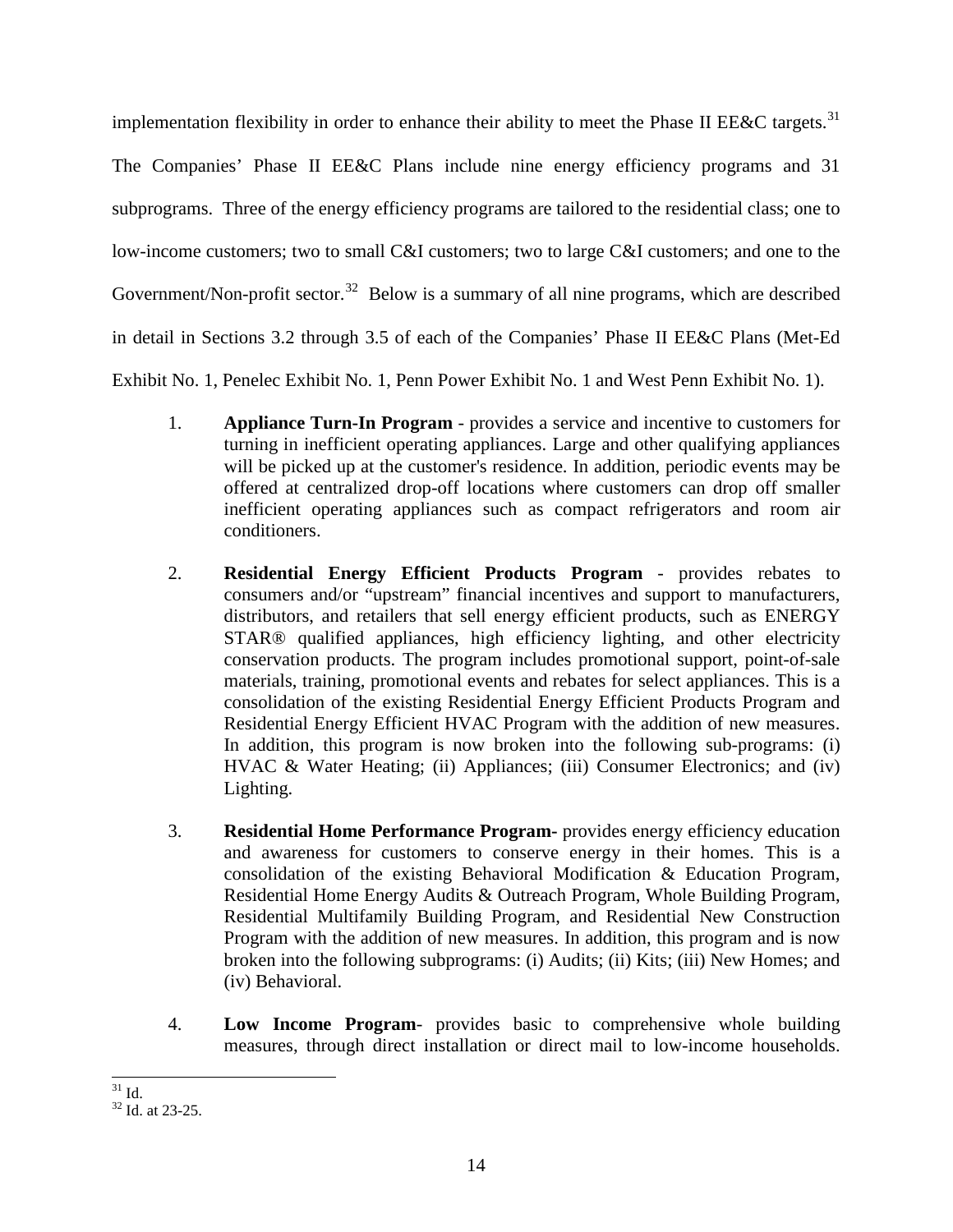<span id="page-19-0"></span>This program also educates these customers about their home's energy use and ways to save energy. This is a consolidation of the Low-Income Residential (WARM) Program and Multi-Family-Tenants Program with the addition of new measures. In addition, this program is now broken into the following subprograms:

(i) *Human Services* leverages the Low Income programs provided outside of Act 129 including the Low Income Usage Reduction Program (LIURP), also known as WARM, to achieve additional participation and energy savings from the Company's Low Income customers. This sub-program includes the following components.

- WARM Plus (Comprehensive)
- Low Income Low Use kits (Energy Efficiency Measures Low Income)
- WARM Extra Measures (Extra Measures)

(ii) *Home Performance* provides additional energy efficiency measures primarily in multi-family buildings to the Company's Low Income customers that will be coordinated with the Human Services sub-program. This sub-program includes the following components:

- Appliance Replacement
- Audit Multi Family
- 5. **C&I Energy Efficient Equipment Program – Small-** provides financial incentives (prescriptive & performance) and support to customers directly, or through trade allies, for purchasing and installing energy efficient equipment and products. In addition, the consolidated program is broken into the following subprograms: (i) HVAC & Water Heating; (ii) Appliances; (iii) Food Service; (iv) Lighting; and (v) Custom Equipment.
- 6. **C&I Energy Efficient Buildings Program – Small** provides financial incentives and support to customers for implementing building shell or system improvements. Other delivery mechanisms include incentives towards audits and kits and audits with direct installation of measures targeted at small business. In addition, the consolidated program is broken into the following sub-programs:
- 7. **C&I Energy Efficient Equipment Program – Large-** provides financial incentives (prescriptive & performance) and support to customers directly, or through trade allies, for purchasing and installing energy efficient equipment and products. In addition, the consolidated program is broken into the following subprograms: (i) HVAC; (ii) Lighting; and (iii) Custom Equipment.
- 8. **C&I Energy Efficient Buildings Program – Large-** provides financial incentives and support to customers for implementing building shell or system improvements. Other delivery mechanisms include incentives towards audits. In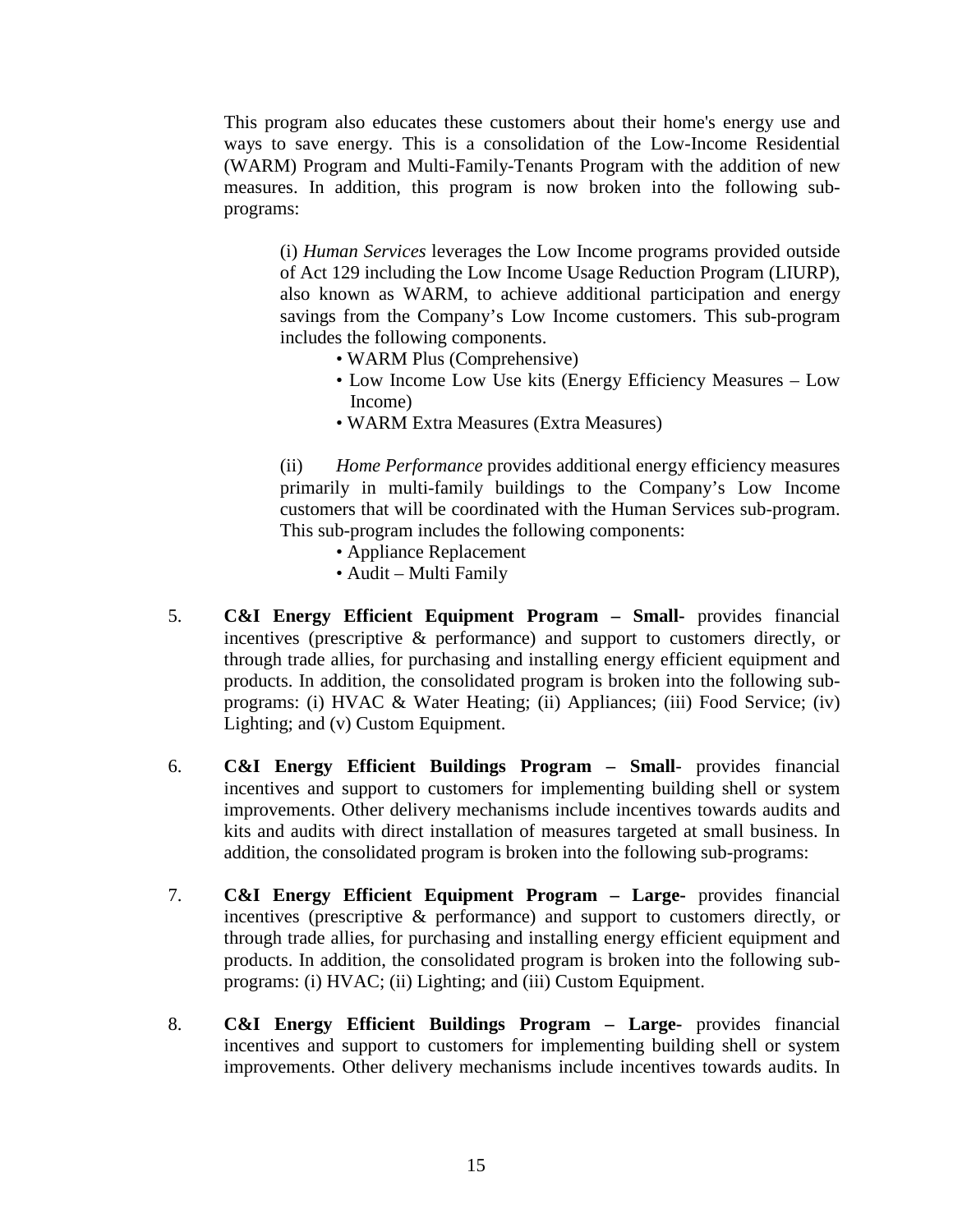addition, the consolidated program is broken into the following sub-programs: (i) C&I Audits; and (ii) Custom Buildings.

<span id="page-20-0"></span>9. **Governmental & Institutional Program**- provides financial incentives and support to Governmental  $\&$  Institutional customers for the installation of energy efficient equipment and products. In addition, the consolidated program is broken into the following sub-programs: (i) Outdoor Lighting; (ii) HVAC & Water Heating; (iii) Appliances; (iv) Lighting; (v) Audits; and (iv) Multi Family.

The Joint Settlement reached with OCA, CAAP, CAUSE-PA, and Comverge does not change the programs described above. However, the Companies have agreed to certain program considerations as presented in the Joint Settlement and have also agreed to meet with parties to the Joint Settlement who are interested in low income and residential programs in an effort to find ways to expand or enhance the programs being offered through the Phase II EE&C Plans.<sup>[33](#page-22-0)</sup> Any such improvements that are adopted will be submitted through the Commission's "Minor Changes" process, if necessary to do so. $34$ 

Pursuant to 66 Pa. C.S. § 1307(e), the Companies proposed to recover from customers on a full and current basis all reasonable and prudent costs incurred in the development, implementation and administration of their Phase II EE&C Plans through a reconcilable adjustment clause which is set forth in their respective Phase II EE&C Riders (Rider EEC-C).<sup>[35](#page-22-0)</sup> Phase II EE&C Rider rates are expressed as a price per kilowatt-hour ("kWh") and/or a price per kilowatt ("kW") basis, and will be billed on the same basis.<sup>[36](#page-22-0)</sup> The Phase II EE&C Rider rates will be calculated separately for each rate schedule/tariff that has allocated EE&C program costs, with reconciliation to actual EE&C program costs.<sup>[37](#page-22-0)</sup> The Companies are proposing that the Phase II EE&C Rider rates reflecting the programs and budgets of their Phase II EE&C Plans

<sup>&</sup>lt;sup>33</sup> See e.g., FirstEnergy Term Sheet, paras. 3, 5, 6 and 7.<br><sup>34</sup> This process was established through *In re Energy Efficiency and Conservation Program*, Docket No. M-2008-2069887, Final Order (June 9, 2011).<br>
<sup>35</sup> Met-Ed/Penelec/Penn Power/West Penn Statement No. 3 (Siedt Direct), pp. 5, 20.<br>
<sup>36</sup> Id at 7.<br>
<sup>37</sup> Id at 6.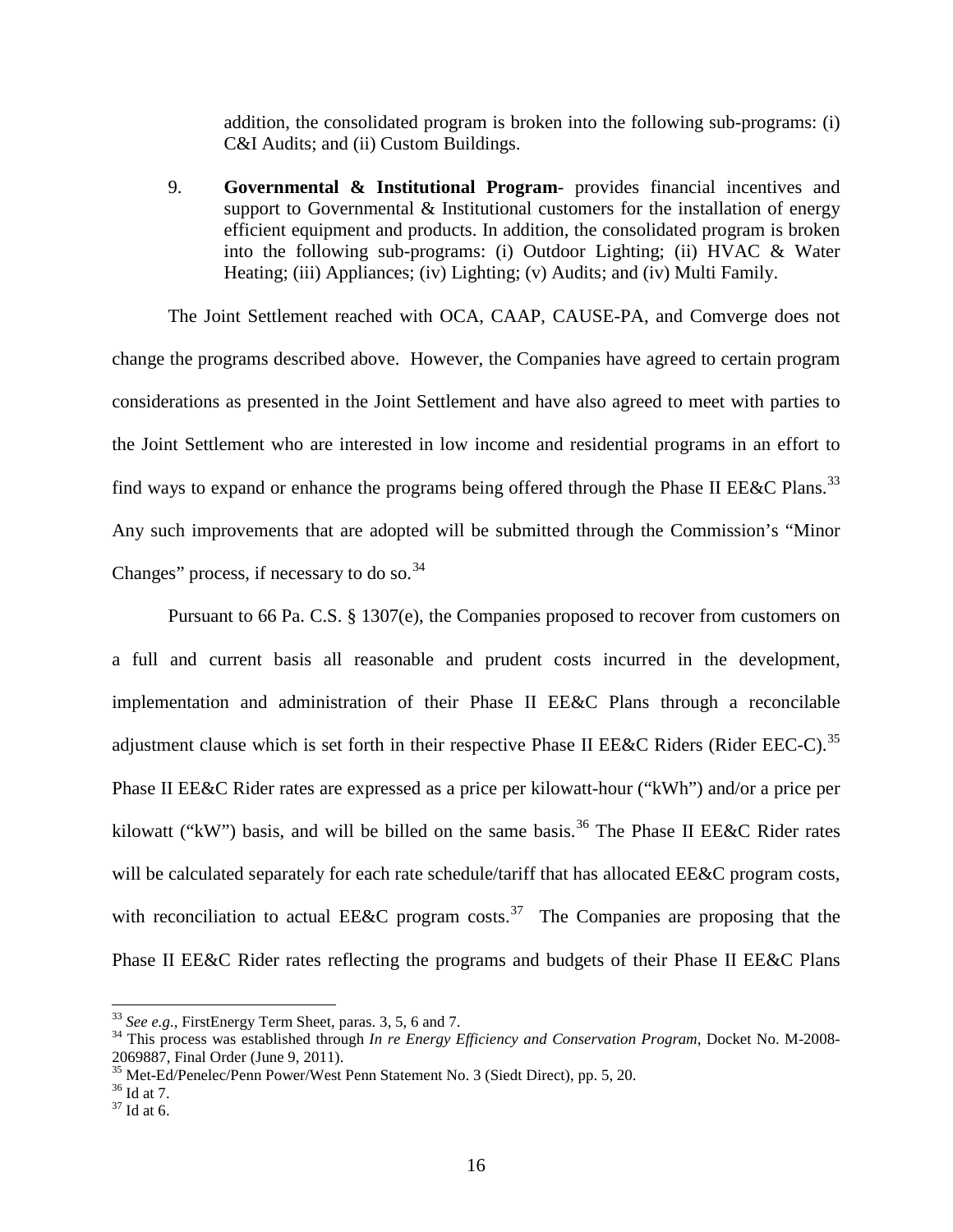<span id="page-21-0"></span>become effective on June 1, 2013.<sup>[38](#page-23-0)</sup> The Phase II EE&C Rider rates are capped at the 2% limit based on each Company's 2006 revenues. The Companies will submit to the Commission by March 31 of each year a reconciliation of the Phase II EE&C Riders to mitigate the magnitude of the reconciliation balance.<sup>[39](#page-23-0)</sup> No party opposed this proposed mechanism for recovery of the Phase II EE&C Plan costs.<sup>[40](#page-23-0)</sup>

Met-Ed, Penelec, and Penn Power also proposed in this proceeding to extend their Phase I EEC-C Riders until a final reconciliation of all Phase I revenues and costs is performed.<sup>[41](#page-23-0)</sup> However, pursuant to the Joint Settlement, these companies have agreed to pursue this issue through a separate proceeding. [42](#page-23-0)

In sum, each of the Companies' Phase II EE&C Plans complies with all Act 129 and Commission requirements. They: (i) are designed, based upon the Commission's acquisition cost assumptions, to achieve the Phase II EE&C targets, both in the aggregate and for special customer segment carve outs; (ii) achieve at least 25% of annual targets during each year of the Phase II Period; (iii) include at least one program for each customer segment; (iv) pass the TRC test on a portfolio basis; and (v) include a budget no greater than the 2% statutory spending cap. No party has challenged these facts. And, although not technically required, the Companies' Plans have placed special emphasis and consideration on multifamily housing within the Government/Nonprofit and Low Income Sectors. Accordingly, the Companies' Phase II EE&C Plans should be approved without modification and as supplemented by the Joint Settlement and the testimony of Ms. Frederick.

 $\frac{38}{39}$  Id at 5.<br> $\frac{39}{10}$  at 17.

<sup>&</sup>lt;sup>40</sup> See e.g., Intervenors Statements No. 1.<br><sup>41</sup> Met-Ed/Penelec/Penn Power/West Penn Statement No. 3 at p. 39. 42 FirstEnergy Term Sheet, para. 15.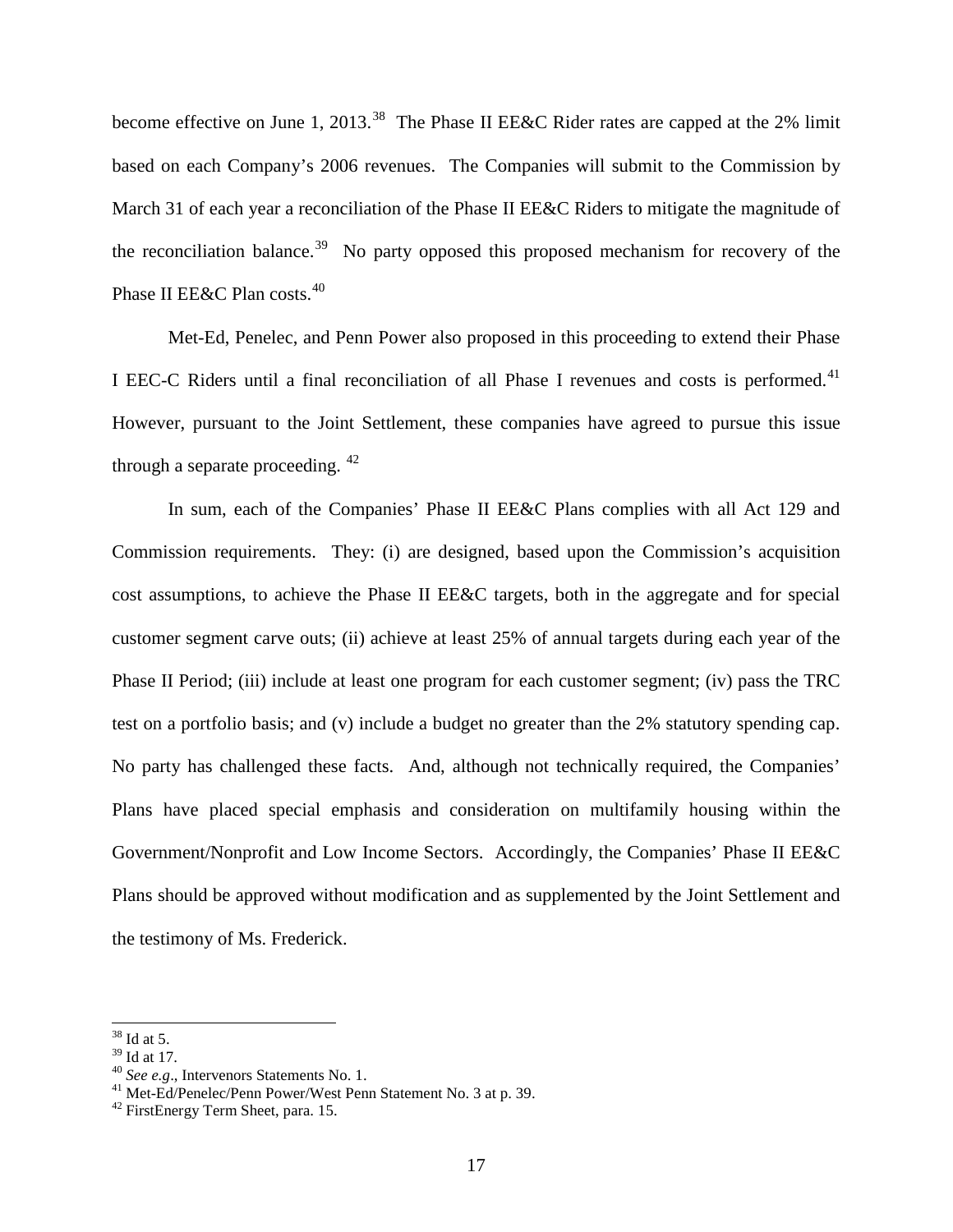#### <span id="page-22-0"></span>**V. SUMMARY OF ARGUMENT**

As already explained, while certain parties to the Joint Settlement included several suggested changes to the programs being offered through the Companies' Phase II EE&C Plans, these parties have agreed to allow the Plans to be approved as filed with the understanding that the Companies will pursue certain program considerations and meet with them thereafter to evaluate potential enhancements to those programs.<sup>[43](#page-25-0)</sup> To the extent that such enhancements are adopted, the Companies will submit them, if necessary, consistent with the Commission's processes and procedures for amendments or plan changes already in place. As a result of this settlement, the only suggested changes to the Companies' Phase II EE&C Plans before the Commission for consideration are those presented by UGI. These companies are recommending that the Companies include within their Phase II EE&C Plans incentives for natural gas water and space heating and are further recommending that the incentives for ground source heat pumps be eliminated unless the Companies can demonstrate the cost effectiveness of this specific measure in such a manner that it does not promote free ridership. As more fully explained below, (i) these suggestions are neither required by law nor by the Commission; (ii) these suggestions are a blatant attempt by UGI to increase their sales and profits; and (iii) the purported benefits underlying these suggestions are based on assumptions on top of estimates that are not supported by facts.

In light of this, and because the Companies' Phase II EE&C Plans meet all requirements of Act 129 and the Commission's 2012 Implementation Order without the adoption of UGI's recommendations, the Companies' Plans should be approved as submitted and supplemented by the Joint Settlement and the testimony of the Companies' witness, Maria Frederick.

<sup>&</sup>lt;sup>43</sup> While not part of the Companies Phase II EE&C Plans, the Companies have also agreed to withdraw its request for an extension of its Phase I EEC-C Rider and pursue this issue through a separate proceeding.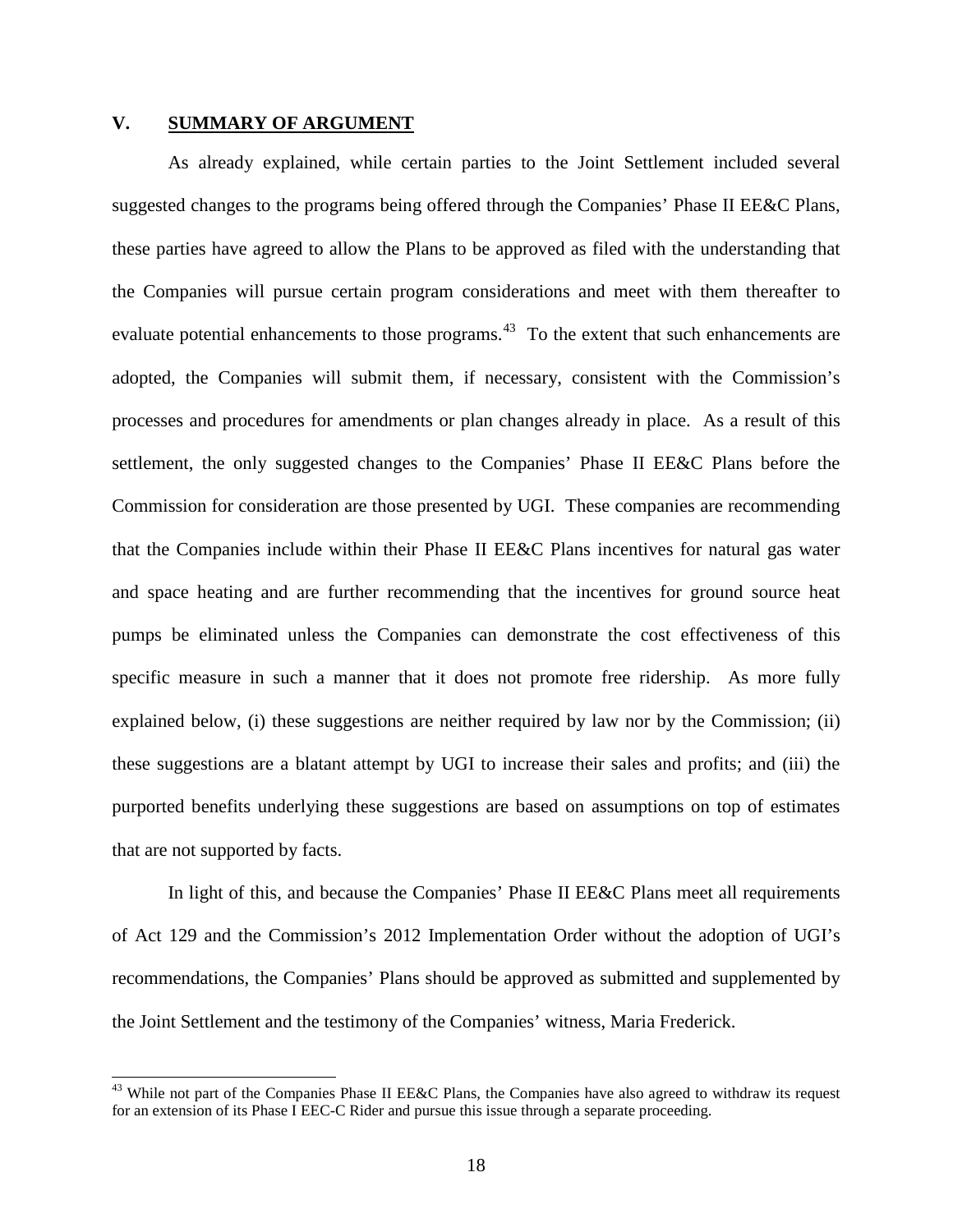### <span id="page-23-0"></span>**VI. ARGUMENT**

### **1. Fuel Switching is Not Required by Law or Commission Order.**

Section 2806.1(A) of Act 129 provides in pertinent part:

The Commission shall, by January 15, 2009, adopt an energy efficiency and conservation program to require electric distribution companies to adopt and implement cost-effective energy efficiency and conservation plans to reduce energy demand and consumption within the service territory of each electric distribution company in this Commonwealth.

Nowhere in this provision (or anywhere else in Act 129) does it indicate that an electric

distribution company must incent the use of natural gas over electricity.<sup>[44](#page-26-0)</sup> Indeed, the terms

"fuel switching" or "fuel substitution" are not specifically listed as an "energy efficiency and

conservation measure" under Act 129. Section  $2806.1(k)(2)$  of Act 129 states:

Energy efficiency and conservation measures shall include solar or solar photovoltaic panels, energy efficient windows and doors, energy efficient lighting, including exit sign retrofit, high bay fluorescent retrofit and pedestrian and traffic signal conversion, geothermal heating, insulation, air sealing, reflective roof coatings, energy efficient heating and cooling equipment or systems and energy efficient appliances and other technologies, practices or measures approved by the Commission.

Nowhere in this list of energy efficiency and conservation measures is "natural gas or propane fuel-switching" included. This may be due to the fact that any mandate to require the Companies to incent the use of natural gas may expose the Companies to potential anti-trust liability.

As UGI's witness acknowledged, the Companies currently compete with fuel oil providers and natural gas distribution companies for customers within their service territories. In essence, UGI's fuel switching proposals would mandate that electric customers subsidize the use of natural gas by providing incentives for customers to switch from electric service appliances to appliances that use exclusively natural gas. These types of fuel switching incentives could

 <sup>44</sup> *See also* Tr., p. 74.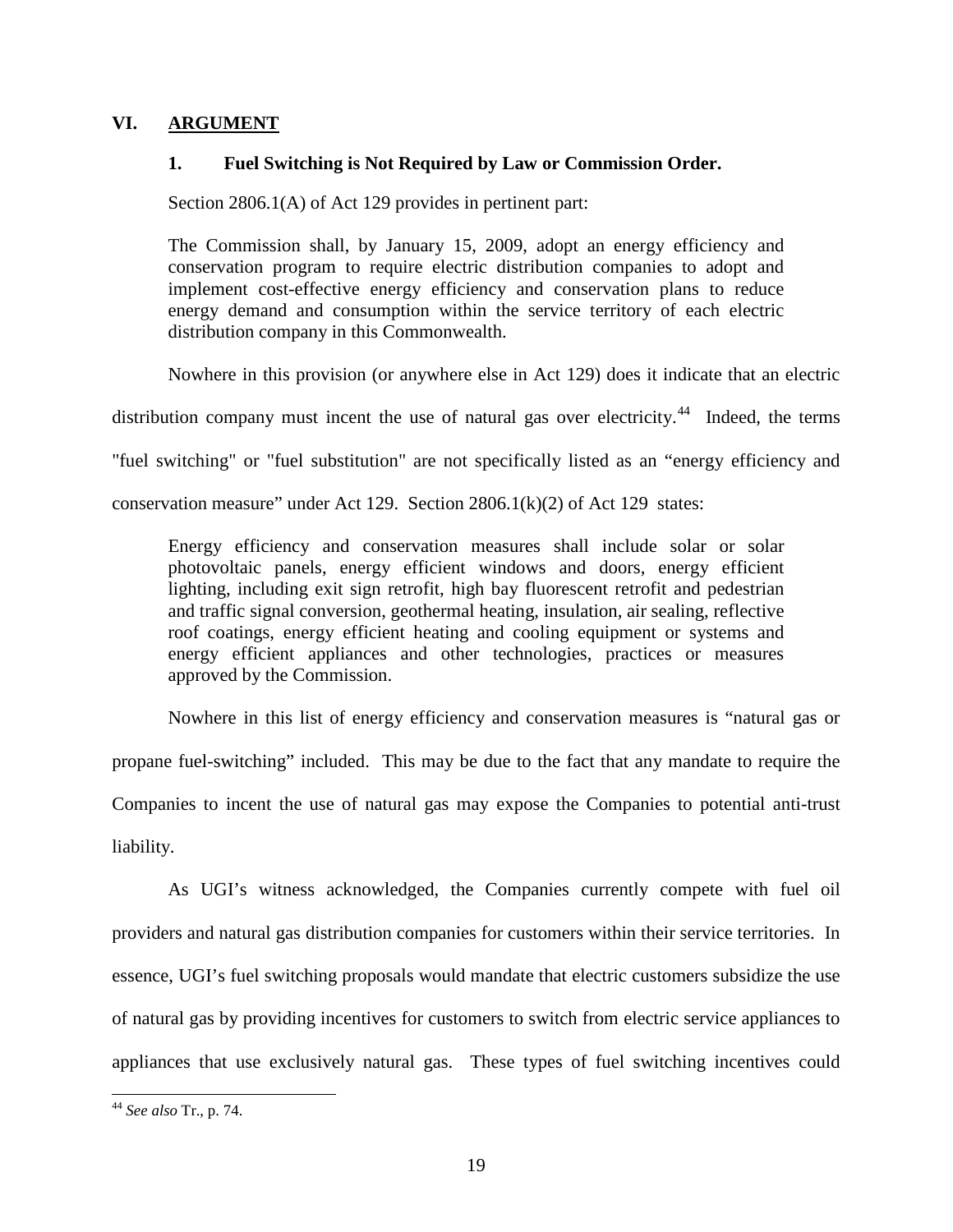<span id="page-24-0"></span>expose the Companies to antitrust and anti-competition challenges by electric appliance manufacturers and dealers. *See*, *Yeager v. PP&L*, 22 F.3d 1260 (3d Cir. 1994).

In *Yeager*, Pennsylvania Power & Light Co. ("PP&L") was sued by a group of fuel oil providers because PP&L was offering incentives to developers to install exclusively electric appliances. Such offers by a monopolistic utility were claimed as anti-competitive. While in *Yeager*, the court decided that PP&L was immune from antitrust liability because its plan was approved and supervised by the Commission, it is not certain that the same result would occur in this proceeding.

The limits to such immunity are well established:

"A state law or regulatory scheme cannot be the basis for antitrust immunity unless, first the State has articulated a clear and affirmative policy to allow the anticompetitive conduct, and second, the State provides active supervision of anticompetitive conduct undertaken by private actors." *Ticor Title Insurance Co. v. FTC*, 112 S.Ct. at 2169, 2175.

In this instance, there is no clear and affirmative policy to allow for fuel switching, given that the Commission affirmatively stated that fuel switching should not be mandated.<sup>[45](#page-27-0)</sup> Regardless, if challenged, the Companies will be required to pay to defend themselves in response to such claims and may not be able to claim immunity under the state action immunity doctrine.

In this Act 129 proceeding, where the Companies have proposed sufficient programs and measures to meet their target obligations without fuel switching, and where these open issues of potential liability have neither been addressed nor resolved, this Commission should refrain from mandating the fuel switching proposals offered by UGI and, instead, follow its own directive which makes such programs optional.

 <sup>45</sup> UGI Statement No. 1, p. 34.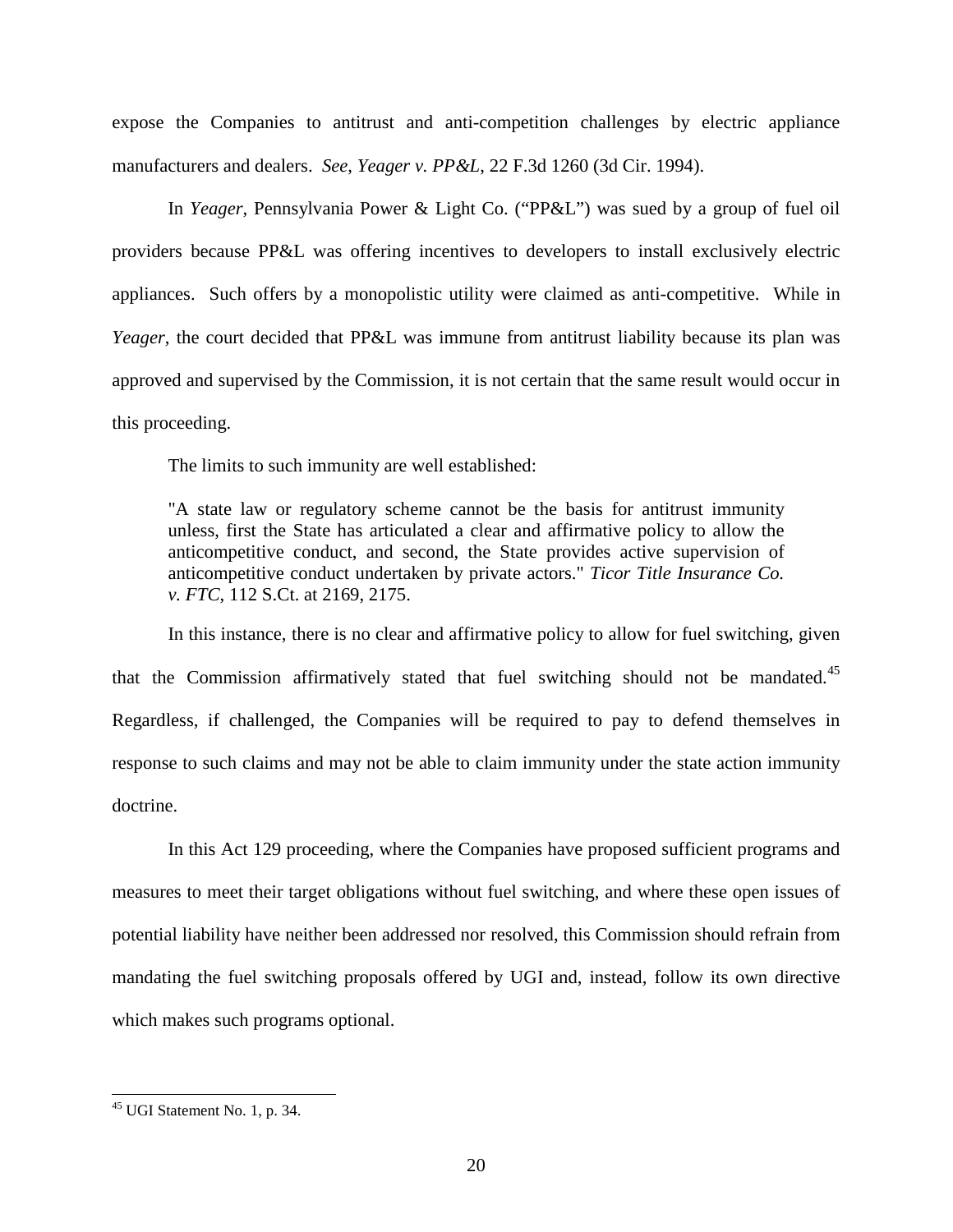### <span id="page-25-0"></span>**2. The Fuel Switching Recommendations are a Blatant Attempt by UGI to Increase Their Sales and Profits.**

UGI recommends that the Companies incent the installation of natural gas water heaters, natural gas furnaces and natural gas boilers.<sup>[46](#page-29-0)</sup> This recommendation is simply a blatant attempt by UGI to increase its sales and profits. As their witness admitted, the UGI companies, which are located within the service territories of Met-Ed, Penelec or West Penn, compete for any natural gas end use that can be provided by either electric or natural gas.<sup>[47](#page-29-0)</sup> And if these measures are incorporated into the Companies' Plans, natural gas sales go up.<sup>[48](#page-29-0)</sup> Indeed, UGI's motives become more apparent when reviewing their actions. For example, UGI Utilities, Inc. – Gas Division ("UGI Inc.") – the only company within the group of UGI that provides electric service<sup>[49](#page-29-0)</sup> – includes within its energy efficiency plan an incentive to switch from electric to natural gas.<sup>[50](#page-29-0)</sup> However, unlike the Companies, UGI Inc. has both natural gas and electric customers. Therefore, unlike the Companies, the switch by UGI Inc. customers from one fuel source to another has virtually no impact on overall revenues of UGI Inc. And while UGI Inc. purports to endorse the use of solar water heaters, it offers only a 2.9% of customer cost incentive for solar water heaters, while offering a 30% of customer cost incentive if a customer switches from an electric to natural gas water heater.<sup>[51](#page-29-0)</sup>

UGI also suggests that the incentives for ground source heat pump installations be eliminated, unless the Companies can demonstrate the cost effectiveness of this measure and

<sup>&</sup>lt;sup>46</sup> Id. at 6-7.<br><sup>47</sup> Tr., pp. 53-54.<br><sup>48</sup> Id. at 62. While Mr. Raab tried to discount this fact by referencing the full fuel cycle approach, he also admitted that this approach is nothing more than a policy expressed by the Department of Energy, which has not been adopted by the Commission or incorporated into Act 129. (Tr., pp. 58-60.)<br><sup>49</sup> Tr., p. 54.

<sup>49</sup> Tr., p. 54. <sup>50</sup> Tr., p. 66; *see also In re Petition of UGI Utilities, Inc. – Electric Division for Approval of its Energy Efficiency and Conservation Plan*, Docket No. M-2010-2210316, Pa. PUC Lexis 483 (Opinion and Order entered Mar. 16, 2012) at 18-19 ("UGI EEC Case").

<sup>&</sup>lt;sup>51</sup> Id. at 66-67; *see also* UGI EEC Case at 18-19.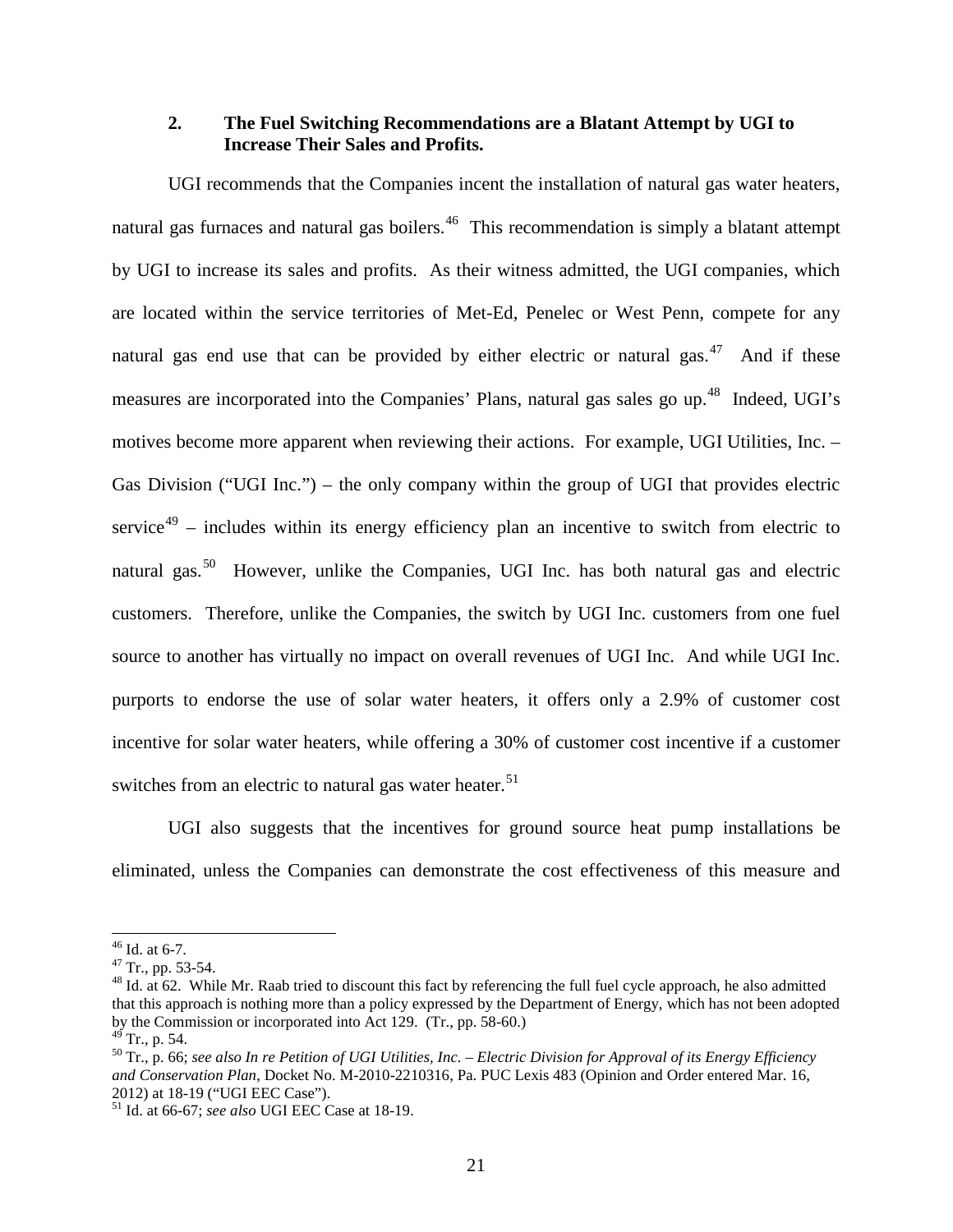<span id="page-26-0"></span>eliminate free-ridership.<sup>[52](#page-30-0)</sup> While UGI may prefer the elimination of this incentive, they are not in a position to dictate the pre-requisites for retaining it; and neither the Commission nor Act 129 requires the pre-requisites demanded by UGI for retaining this measure. Although this alone should be dispositive of the matter, as UGI's witness acknowledged, even if the ground source heat pump *measure* has a negative TRC value, all but the low income *programs* offered through the Plans are cost effective; and the Commission does not require every measure to pass the TRC test.<sup>[53](#page-30-0)</sup> Therefore, the inclusion of the ground source heat pump as a measure in each of the Companies' Plans does not violate Act 129 or any Commission directive. And, as UGI's witness also acknowledged, the inclusion of this measure is fairly typical of the kinds of programs that other utilities offer throughout the country.[54](#page-30-0) Moreover, as the Companies' included net-to-gross estimates in their cost-effectiveness analysis in designing their plans and programs, they have already factored free ridership into their plan and program designs.<sup>[55](#page-30-0)</sup> Indeed, the only evidence to support UGI's claims of free ridership is the their criticism of the 6% incentive level offered for a ground source heat pump as compared to the amount of the customer's cost.<sup>[56](#page-30-0)</sup> However, this incentive level is more than twice the 2.9% of the cost to the customer that is being offered by UGI Inc. in its EE&C program to incent the switch from a natural gas water heater to a solar water heater.

Finally, while neither Act 129 nor the Commission mandates the Companies to include fuel switching measures in their Phase II EE&C Plans, the Companies' Plans have incorporated natural gas into their overall compliance strategy. For example, the Companies have included as a provision that makes combined heat and power ("CHP") projects up to a size of ten megawatts

<sup>52</sup> UGI Statement No. 1, pp. 4-5. <sup>53</sup> Tr., p. 56. <sup>54</sup> UGI Statement No. 1, p. 9; Tr., p. 65. <sup>55</sup> <sup>S</sup>*ee* Appdx. D-2 of each Companies Phase II EE&C Plans <sup>56</sup> UGI Statement No. 1, p. 18.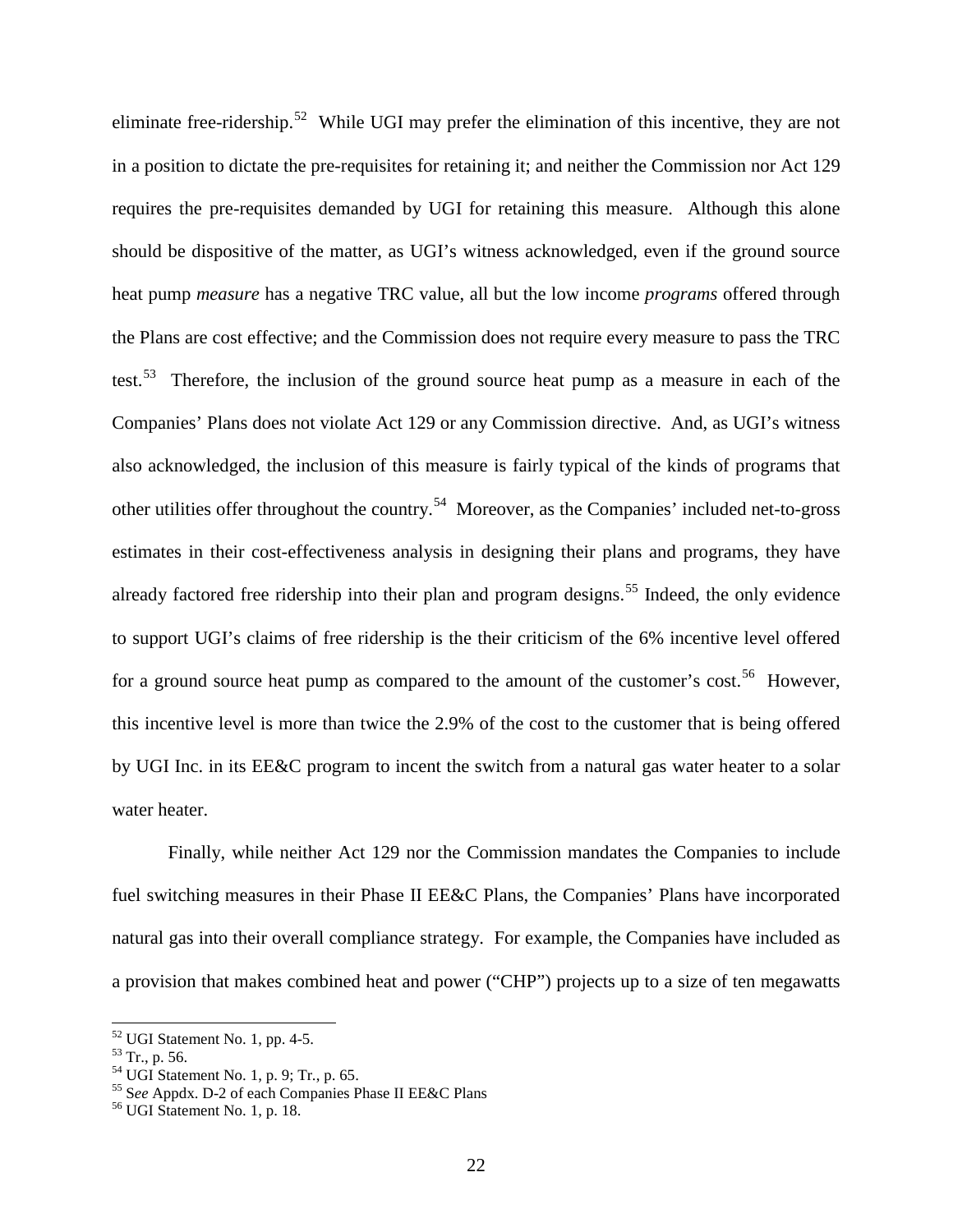<span id="page-27-0"></span>eligible for rebates.<sup>[57](#page-30-0)</sup> These projects will far surpass any contribution to energy savings contemplated through the incenting of natural gas water and space heating as suggested by UGI.<sup>[58](#page-30-0)</sup> Further, as the Joint Settlement indicates, the Companies intend to work with natural gas distribution companies in their respective service territories in an effort to increase coordination of whole home retrofit programs with similar programs offered by natural gas companies, and, when practical, the Companies will require their program implementation contractors and vendors to coordinate the installation of low income measures with installations of natural gas measures.[59](#page-30-0)

In sum, UGI, Inc. has its EE&C plan, while the Companies have theirs. Each should be evaluated on its own merits. And in this instance, the Companies' Plans comply with all requirements of Act 129 and the Commission's 2012 Implementation Order without the inclusion of UGI's recommendations. No party has disputed this fact. Accordingly, the Companies' Phase II EE&C Plans should be approved without the modifications suggested by UGI, especially when as discussed below, the purported benefits of natural gas measures are overstated.

### **3. The Purported Benefits Underlying UGI' Recommendations are Based on Assumptions and Estimates that are Not Supported by Facts.**

UGI's witness touted the benefits underlying their fuel switching recommendations through numerous calculations, including those based on the TRC test and UGI Inc.'s customer survey results. However, a closer look at these calculations reveals their flaws. For example, all of the benefit cost calculations are based on a TRC formula that used the NYMEX price of gas in

<sup>57</sup> FirstEnergy Term Sheet, para. 16. <sup>58</sup> *See e.g*., Tr., pp. 67-68.

 $59$  Id. at paras. 2 and 13.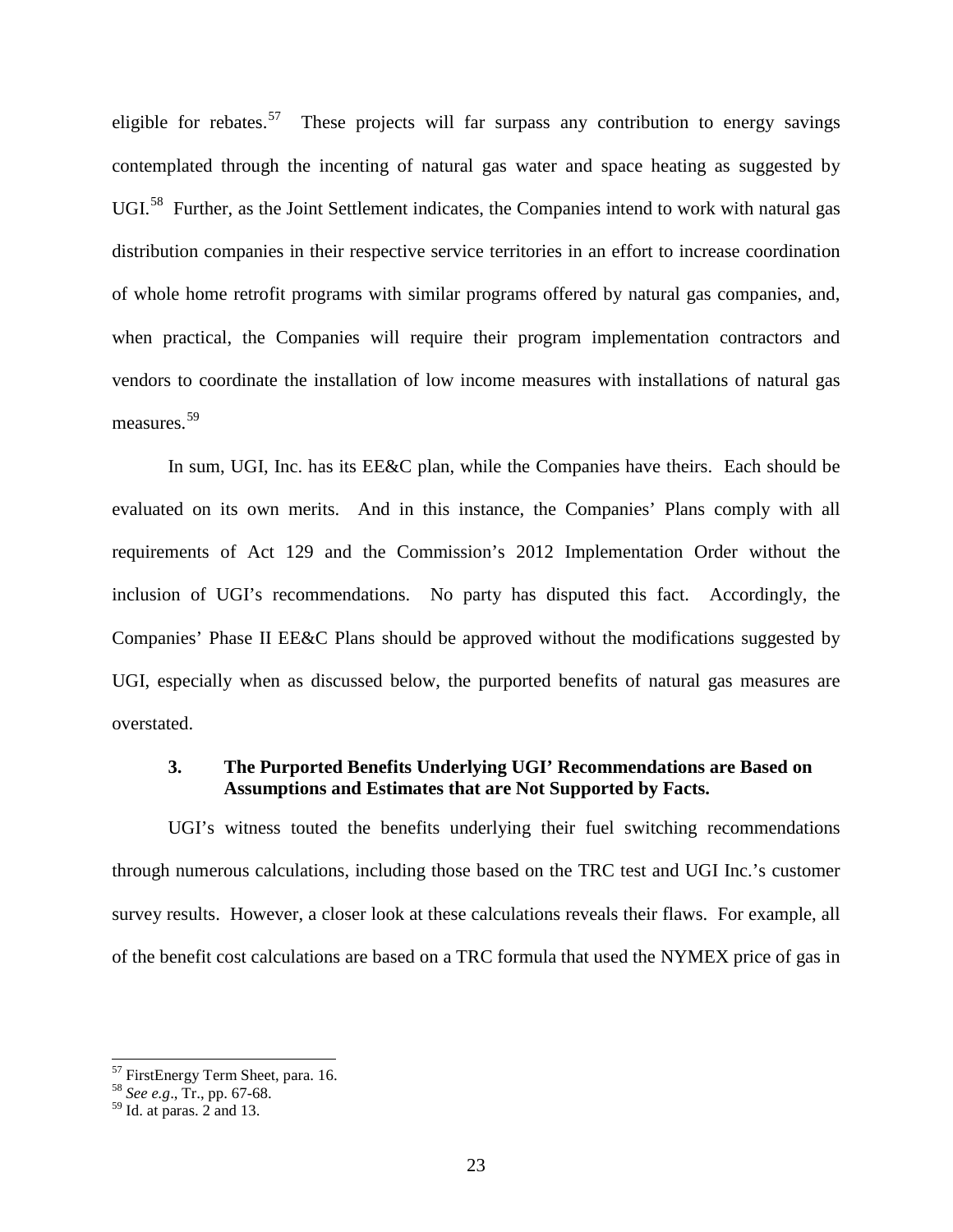Louisiana.<sup>[60](#page-30-0)</sup> As the Companies' witness, Charles V. Fullem, explained, the use of these values for the price of natural gas understates the cost of natural gas and does not provide an "apples-toapples" comparison with the electric benefit cost calculations. This is because the electric benefit cost calculation is based on the cost of electricity at the customer's meter and includes retail transmission and distribution charges, while the NYMEX price of natural gas includes none of these equivalent charges. Therefore, the TRC results presented by UGI's witness are skewed and grossly overstate the net benefits of natural gas measures.<sup>[61](#page-30-0)</sup> As Mr. Fullem explained, the use of the NYMEX price is appropriate for evaluating the benefits of natural gas appliances being installed in the middle of the Gulf of Mexico.<sup>[62](#page-30-0)</sup> But the use of only the NYMEX price of natural gas will not generate accurate results when comparing the *true* costs and benefits of various natural gas measures in Pennsylvania.

UGI's witness also attempts to support his claim that the current rebates included in the Companies' Plans may actually increase load.<sup>[63](#page-30-0)</sup> As a preliminary matter, this witness admitted during cross examination that he had no idea whether these incentives have this effect.<sup>[64](#page-30-0)</sup> While this should be sufficient to reject this portion of his testimony, the calculation presented by the witness is further flawed by additional assumptions and estimates; none of which are based in fact. For example, the calculation set forth on page 39 of UGI Statement No. 1 relies on UGI Inc.'s market research in its territory. Yet, the witness did not know how many of those customers surveyed were FirstEnergy customers.[65](#page-30-0) Instead, UGI's witness used *averages*, even though there is no evidence to demonstrate that the use of such averages presents an accurate correlation to the Companies' service territory. Similarly, UGI's calculations relied upon its

<sup>&</sup>lt;sup>60</sup> Tr., pp. 70, 85.<br><sup>61</sup> Id. at 85-86.<br><sup>62</sup> Id. at 87.<br><sup>63</sup> UGI Statement No. 1, p. 37.<br><sup>64</sup> Tr., p. 80.<br><sup>65</sup> Id.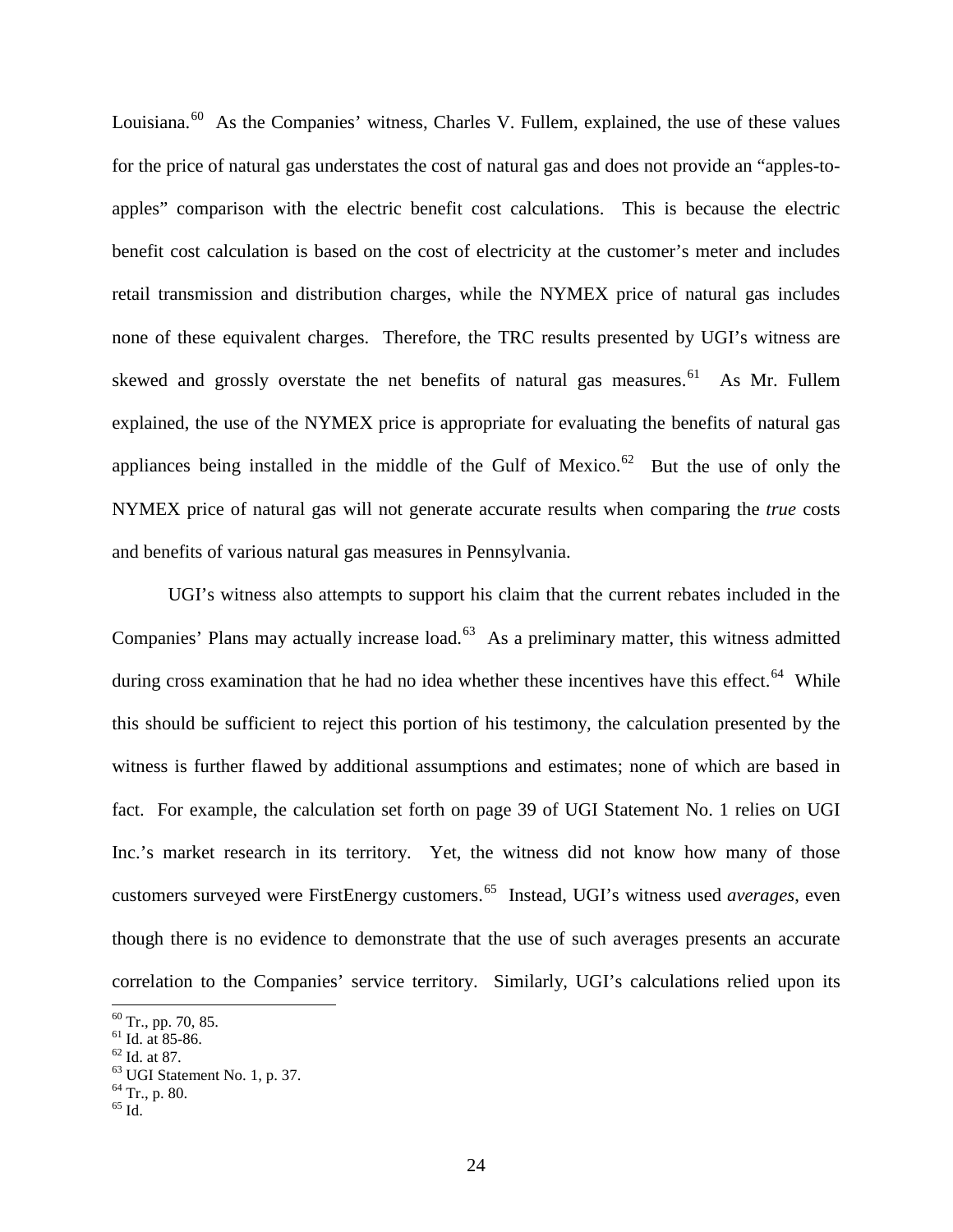<span id="page-29-0"></span>same internal market research and *assumed* that the 6% of customers who switched from another heating fuel source to electricity, all switched from natural gas.<sup>[66](#page-30-0)</sup> However, as UGI's witness conceded, these customers could have originally used propane, wood or oil as the heating source from which they switched.<sup>[67](#page-30-0)</sup> And finally, the calculation relies on information provided by the Companies in their annual status report, which stated that 151 of 1,273 customers surveyed who received rebates for electric heat pumps have natural gas service available in their homes. Based on this statement, UGI's witness again *assumed* that **all** 151 of these customers switched from natural gas heating to the heat pump technology. And again, there is nothing in the record that would support such an assumption. An opposite but equally valid assumption could be that **none** of these customers switched from natural gas heating, and that **all** of these customers simply replaced an existing heat pump.

UGI's witness probably explained his testimony best when he said during cross examination that he made some assumptions that may or may not prove to be valid and that he can't say with any certainty whether the Companies' programs are increasing the use of electricity.[68](#page-30-0) In light of this, as well as the fact that all of the calculations in support of UGI's recommendations are based on a mechanical TRC calculation that does not provide an accurate comparison between the true costs and benefits of natural gas appliances vis-à-vis their electric appliance counterparts, the conclusions drawn from these calculations are unreliable and should, therefore, be rejected.

#### **4. Summary**

In sum, it is neither the legislature's nor the Commission's role to endorse the use of one fuel source over another, or to require shareholders and customers of an electric utility to

 $\frac{66}{67}$  Id. at 76.<br> $\frac{67}{68}$  Id. at 79-80.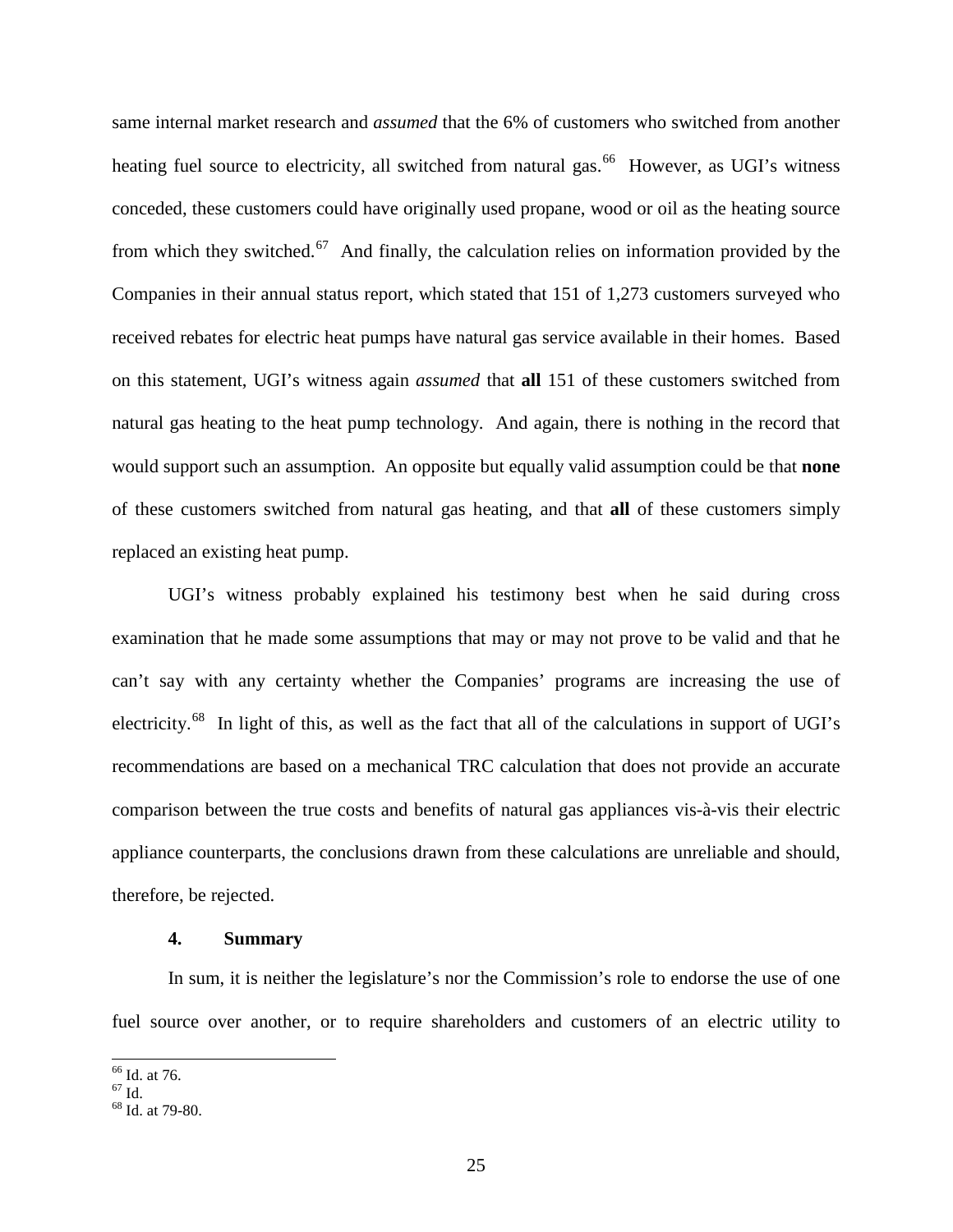<span id="page-30-0"></span>subsidize the use of a natural gas company's products. Indeed, such a mandate may expose the Companies to claims of anti-competition and potential liability. Nothing in Act 129 or the Commission's directives requires fuel switching to be incorporated into the Companies' Phase II EE&C Plans as outlined by UGI. The Companies have designed their EE&C Plans to comply with all requirements of Act 129 and the Commission's 2012 Implementation Order without the inclusion of UGI's recommendations. These Plans incorporate natural gas into the Companies' overall compliance strategy in a practical, well measured approach by including CHP projects as an eligible measure and seeking to increase the coordination with natural gas companies of the Companies' whole home performance program and the installation of low income electric and natural gas measures. In light of the foregoing, UGI's suggested changes to the Companies' Phase II EE&C Plans should be rejected and the Plans should be approved as filed, factoring in the Joint Settlement and Ms. Frederick's testimony.

#### **VII. CONCLUSION**

As demonstrated above, UGI's recommended changes to the Companies' Phase II EE&C Plans should be rejected. In light of this, when factoring in the Joint Settlement, there are no other challenges to the Companies' Plans or the programs included therein. Moreover, no party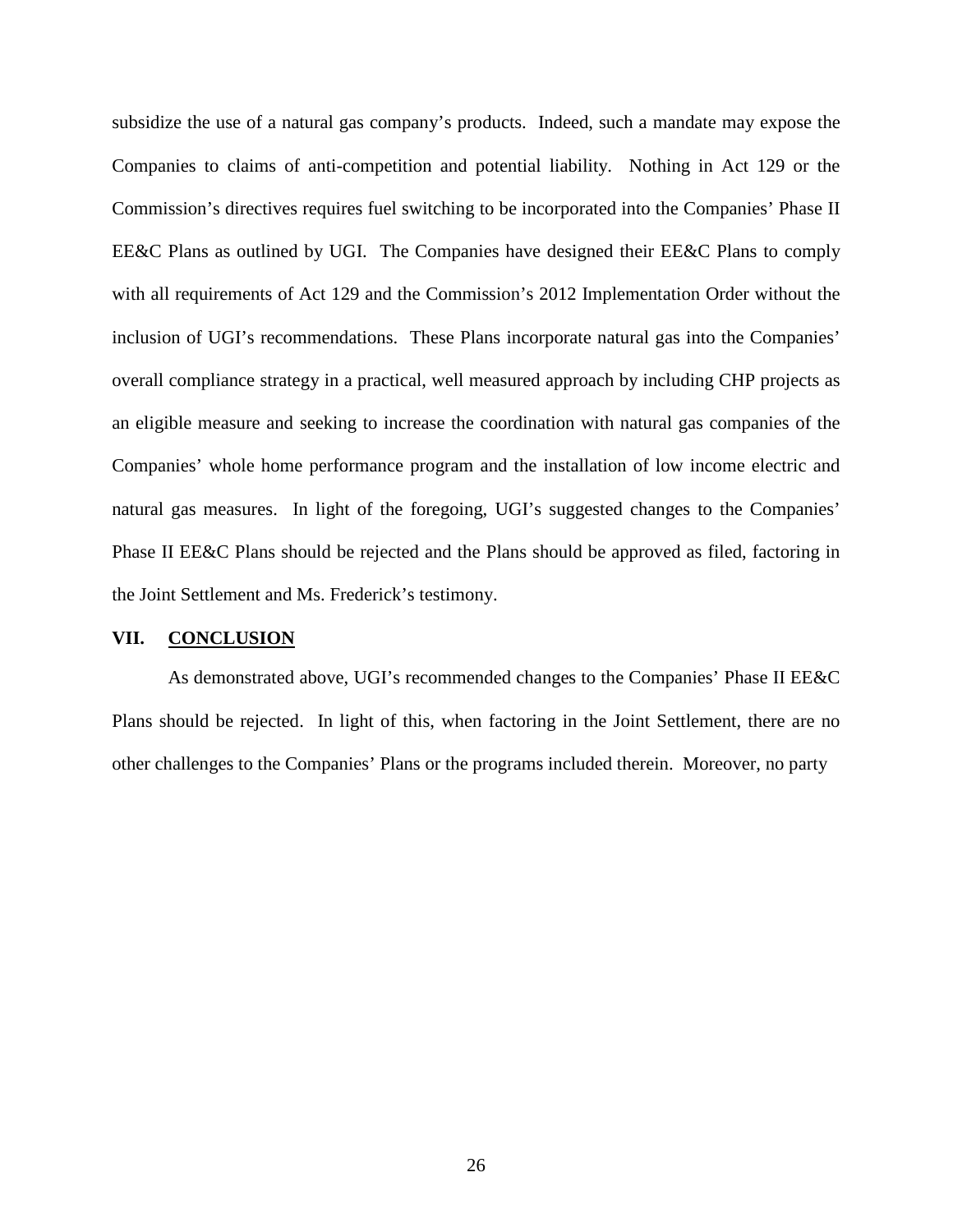challenged the Companies' Phase II Riders EEC-C as proposed. Accordingly, the Companies

respectfully ask the Commission to issue an Order in this proceeding that:

- Approves each of the Companies' Phase II EE&C Plans as filed  $\bullet$
- Grants the Petition for Joint Settlement, approving the Joint Settlement as filed; ò and
- Approves the Companies' proposed Phase II Riders EEC-C as filed, becoming  $\bullet$ effective for service rendered on or after June 1, 2013.

Respectfully submitted,

Solich

Kathy J. Kolich FirstEnergy Service Company 76 South Main Street Akron, OH 44309 Direct Dial: (330) 384-4580 Facsimile: (330) 384-3875 Email: kjkolich@firstenergycorp.com

Lauren M. Lepkoski **FirstEnergy Service Company** 2800 Pottsville Pike P.O. Box 16001 Reading, PA 19612-6001 Direct Dial: (610) 921-6203 Facsimile: (610) 939-8655 Email: llepkoski@firstenergycorp.com

John F. Povilaitis Buchanan, Ingersoll & Rooney, P.C. 409 Second Street, Suite 500 Harrisburg, PA 17101-1357 Direct Dial: (717) 237-4825 Facsimile: (717) 233-0852 Email: John.Povilaitis@bipc.com

Counsel for: Metropolitan Edison Company, Pennsylvania Electric Company, Pennsylvania Power Company and West Penn Power Company

Dated: January 28, 2013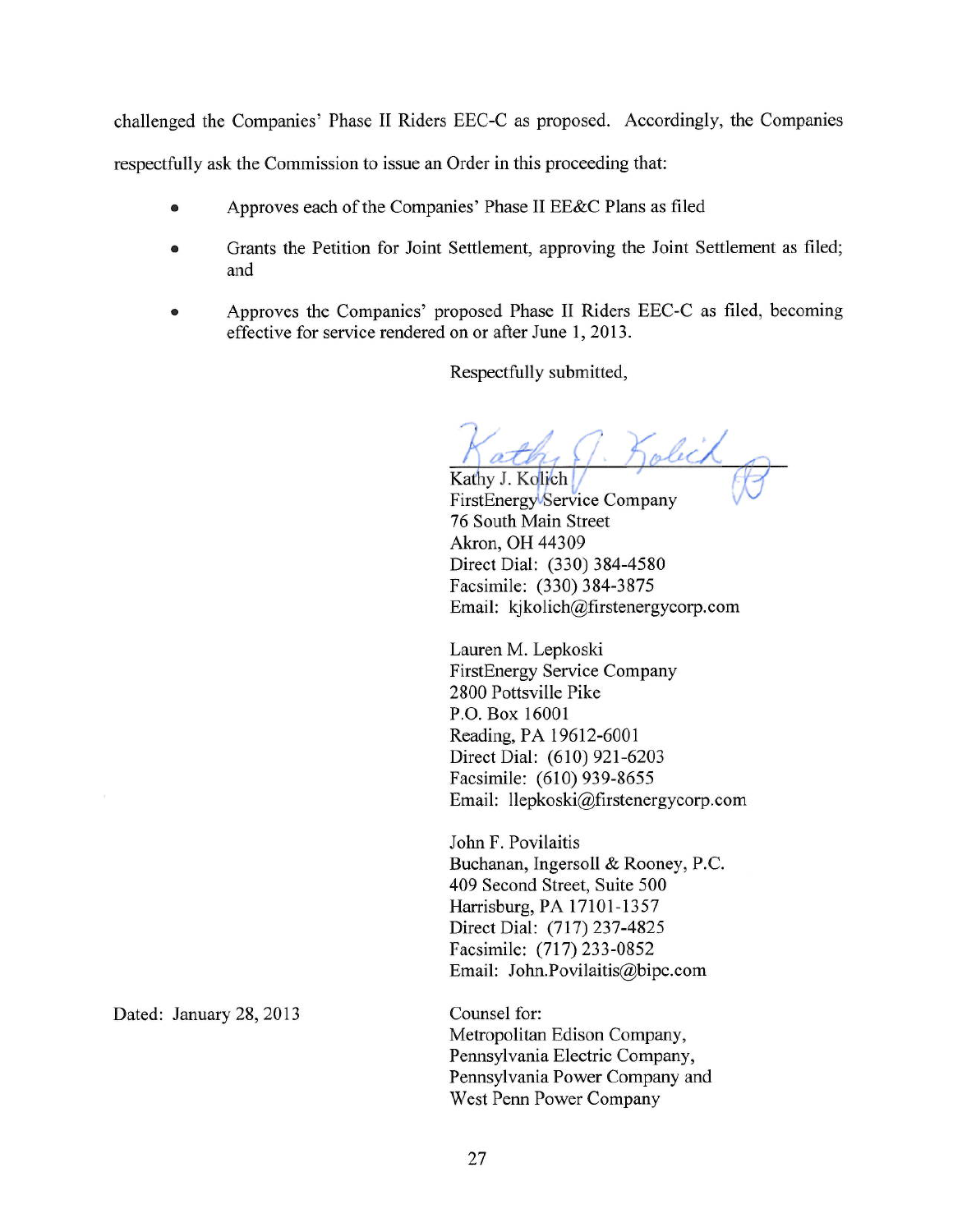## **APPENDIX A**

## **ORDERING PARGRAPHS**

That the requests of UGI to modify the Companies' Phase II Proposed EE&C 1. Plans are denied.

That the Companies' Proposed EE&C Phase II Plans, consistent with the Joint  $2.$ Petition for Settlement, are approved.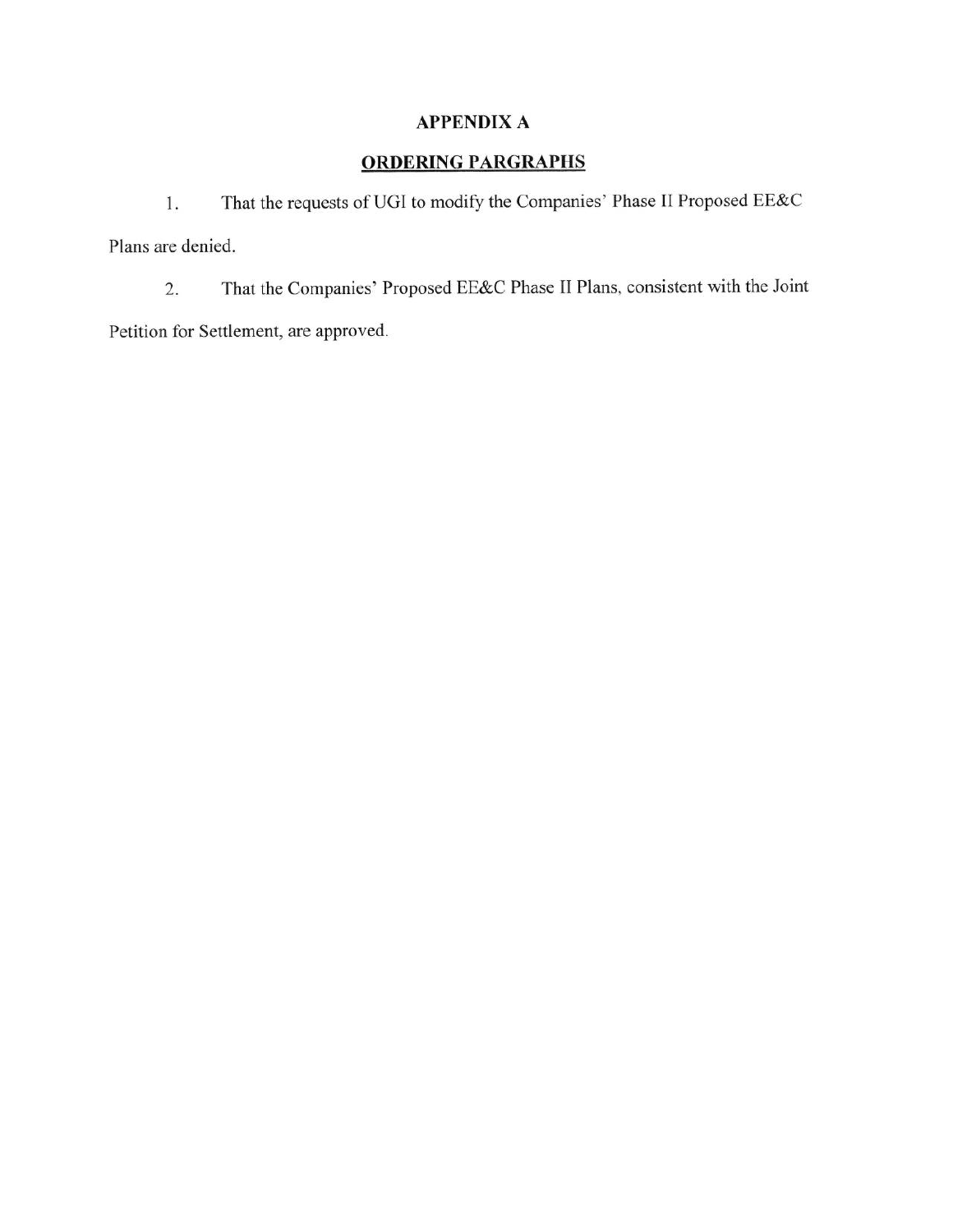## **BEFORE THE** PENNSYLVANIA PUBLIC UTILITY COMMISSION

| <b>Petition for Approval of its Act 129</b>      |                |                              |
|--------------------------------------------------|----------------|------------------------------|
| <b>Phase II Energy Efficiency and</b>            |                | : Docket Nos. M-2012-2334392 |
| <b>Conservation Plans of Metropolitan Edison</b> |                | M-2012-2334387               |
| Company, Pennsylvania Electric Company,          | $\ddot{\cdot}$ | M-2012-2334395               |
| Pennsylvania Power Company Plan and              |                | M-2012-2334398               |
| <b>West Penn Power Company</b>                   |                |                              |

### **CERTIFICATE OF SERVICE**

I hereby certify that I have this day served a true copy of the foregoing document upon the parties, listed below, in accordance with the requirements of  $\S$  1.54 (relating to service by a party).

#### Via Email and First Class Mail

Daniel Asmus Office of Small Business Advocate **Commerce Building** 300 North Second Street, Suite 1102 Harrisburg, PA 17101 dasmus@pa.gov

Henry S. Geller Patrick M. Cicero Pa Utility Law Project 118 Locust Street Harrisburg, PA 17101  $pulp@palegalaid.net$ 

Susan E. Bruce Charis Mincavage Vasiliki Karandrikas Teresa K. Schmittberger McNees Wallace & Nurick LLC 100 Pine Street P.O. Box 1166 Harrisburg, PA 17108-1166 sbruce@mwn.com cmincavage@mwn.com tschmittberger@mwn.com

Candis Tunilo **Christy Appleby** Office of Consumer Advocate 555 Walnut Street 5th Floor, Forum Place Harrisburg, PA 17101-1923 ctunilo@paoca.org cappleby@paoca.org

Heather M. Langeland, Staff Attorney PennFuture 200 First Avenue, Suite 200 Pittsburgh, PA 15222  $langeland@pennfuture.com$ 

Derrick Price Williamson Barry A. Naum Spilman, Thomas & Battle, PLLC 1100 Bent Creek Boulevard, Suite 101 Mechanicsburg, PA 17050 dwilliamson@spilmanlaw.com bnaum@spilmanlaw.com